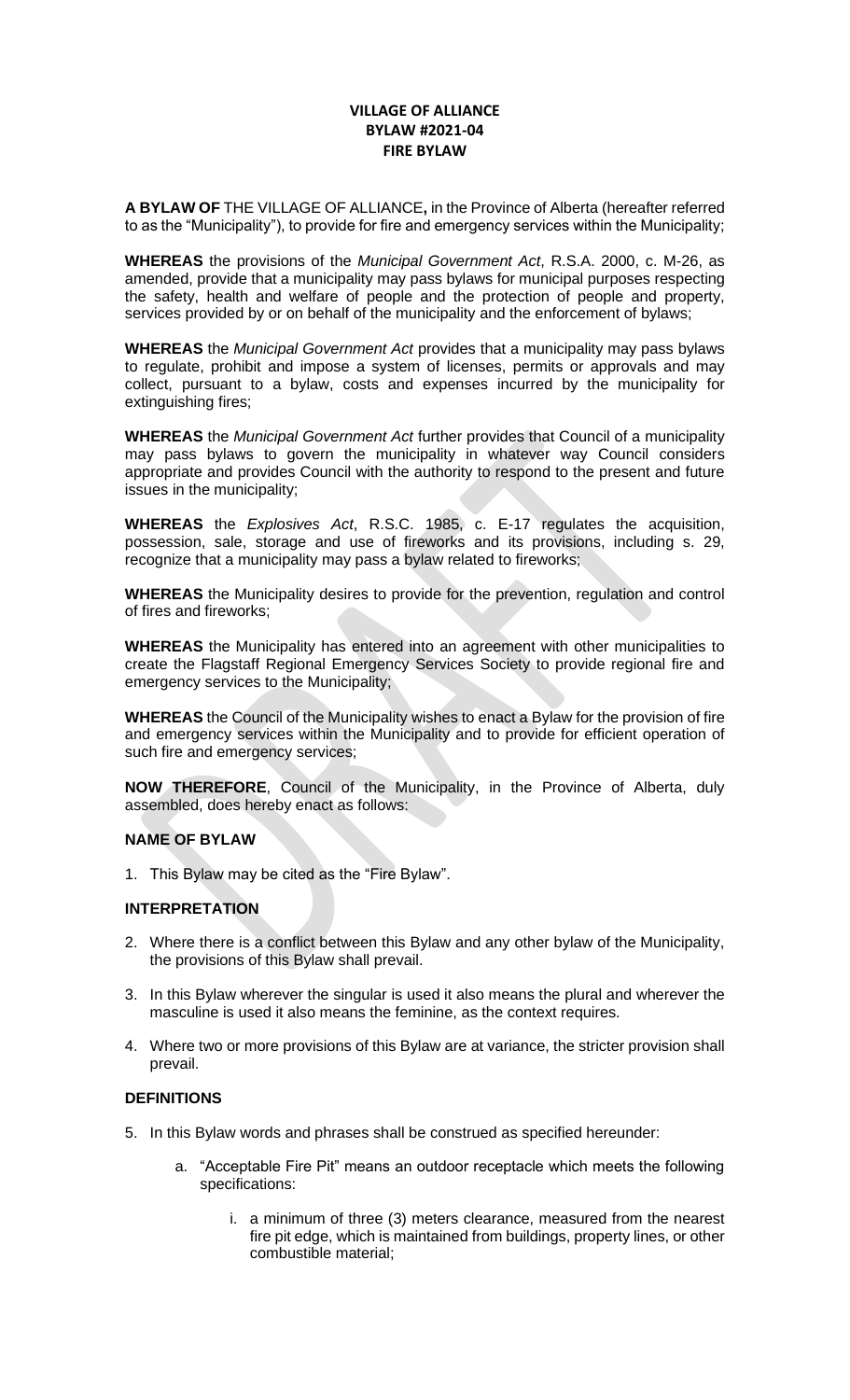- ii. the fire pit height does not exceed .60 meter when measured from the surrounding grade to the top of the pit opening;
- iii. the fire pit opening does not exceed 1 meter in width or in diameter when measured from the widest points or outside edges;
- iv. the fire pit installation has enclosed sides made from bricks, concrete blocks, heavy gauge metal or other non-combustible materials acceptable to the Regional Manager/Fire Chief;
- v. a spark arrester mesh screen with openings no larger than 1.25 centimeters and constructed of expanded or equivalent noncombustible material, which is used to cover the fire pit opening in a manner sufficient to contain and reduce hazards of airborne sparks;
- vi. the fire pit is not located over any underground utilities or under any aboveground utility wires;
- vii. the fire pit is not located in the front yard of a residence; and
- viii. as may otherwise be determined by the Regional Manager/Fire Chief having regard to health, safety, hazards and risk.
- b. "Acceptable Fireplace" means an outdoor receptacle which meets the following specifications:
	- i. A minimum of 1 metre clearance measured from the nearest fireplace edge is maintained from buildings;
	- ii. the fireplace is constructed of materials such as bricks, rocks or other materials which are heat and flame resistant;
	- iii. the fireplace is equipped with a chimney which is not less than 2.5 meters in height when measured from the base of the fire burning area;
	- iv. the fireplace chimney is equipped with a regulation screen designed to contain and reduce hazards of airborne sparks;
	- v. the base of the fire burning area is not less than .30 meters above the surrounding grade;
	- vi. the fire chamber does not exceed 1.25 meters in width, and is at least .40 meters but not more than .60 meters in depth; and
	- vii. as may otherwise be determined by the Regional Manager/Fire Chief having regard to health, safety, hazards and risk.
- c. "Acceptable Portable Fire Receptacle" means a commercially manufactured outdoor portable fire receptacle which is completely enclosed with wire mesh.
- d. "Burnable Debris" means those materials permitted to be burned in accordance with statutes and bylaws which protect and enhance the environment, and includes, but is not limited to, the materials described as:
	- i. straw and stubble;
	- ii. grass and weeds;
	- iii. leaves and tree prunings;
	- iv. brush and fallen trees on newly cleared land or associated logging operations;
	- v. used power, telephone or other poles which do not contain preservatives;
	- vi. wood materials from the construction or demolition of buildings which do not contain preservatives;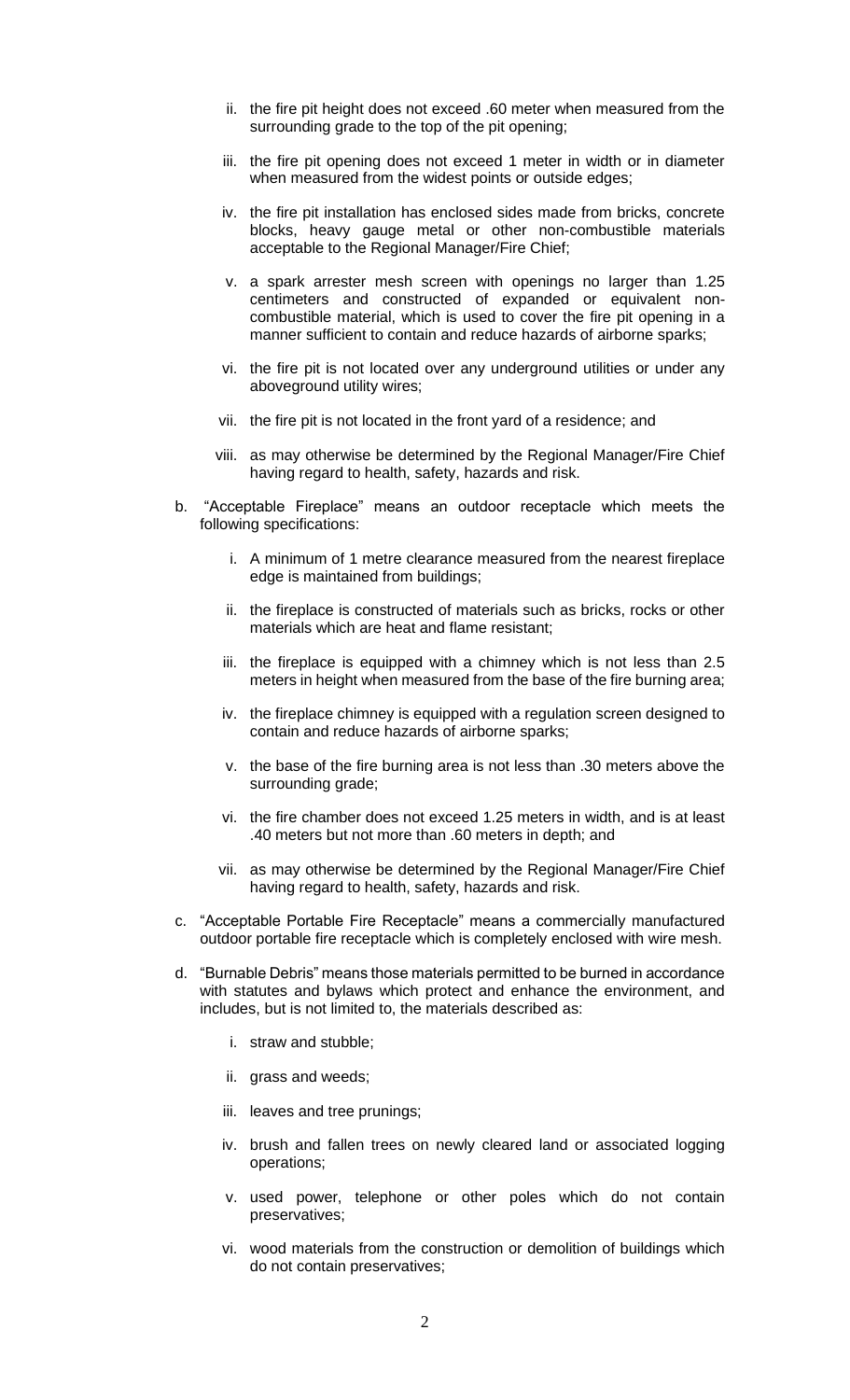- vii. solid waste from sawmills or planing mills with an annual production of less than 6,500 cubic meters of lumber;
- viii. solid waste from post and pole operations which do not contain wood preservatives;
- ix. solid waste from tree harvesting operations; and
- x. anything else approved by the Regional Manager/Fire Chief having regard to health, safety, hazards and risk.
- e. "CAO" is the Chief Administrative Officer of the Municipality and includes any person appointed to act as his/her designate.
- f. "Consumer Fireworks" means Fireworks for outdoor, low-hazard recreational fireworks, including showers, fountains, golden rain, Roman candles, volcanos, snakes and sparklers.
- g. "Council" means the elected Council of the Municipality, including the Chief Elected Official and Councillors.
- h. "Dangerous Goods" means any material or substance that may constitute an immediate or long-term adverse effect to life, health, property or the environment when burned, spilled, leaked, or otherwise released from its normal use, handling, storage or transportation environment and includes combustible substances and those products, substances and organisms covered by any applicable legislation.
- i. "Display Fireworks" means Fireworks for high hazard recreational fireworks, including aerial shells, cakes, mines larger Roman candles, lances, waterfalls and wheels, which are designed for use at public gatherings.
- j. "Emergency" means an event that requires prompt coordination of action or special regulation of persons or property to protect the safety, health, or welfare of people or to limit damage to property or the environment.
- k. "Equipment" includes any machinery, tools, devices, instruments, apparatus, mechanism, structure, contrivance, vehicles and materials used by the Regional Fire Services to respond to an Incident and includes a fire truck, pumper truck, rescue vehicle, brush truck, tanker, mobile command unit, dangerous goods unit, emergency conveyance vehicle, Peace Officer vehicle and any other equipment or vehicles designated by the Regional Manager/Fire Chief.
- l. "False Alarm" means any fire alarm which is set off where no Fire exists and which the Regional Fire Services responds to, and includes circumstances where the fire alarm has been activated as a result of:
	- (i) mechanical failure, malfunction or faulty equipment, or
	- (ii) inadvertence, mistake omission or negligence.
- m. "Fire and Emergency Services" means all services, activities and works related to Fire Services and Emergencies.
- n. "Fire Ban" or "fire ban" means an Alberta Provincial Government prohibition on fires, or a prohibition on fires approved by the Regional Manager/Fire Chief.
- o. "Fire Permit" means a permit issued by an individual authorized to do so in this Bylaw which authorizes the setting of a specific type of fire.
- p. "Fire Services" includes services related to the suppression or prevention of fires, fire safety, controlling and extinguishing fires, education, training, development and communication, inspections, rescue, emergency services related to fires, prevention of or response to fire or other emergency incidents, activities of firefighters and entities or others who direct or provide such services and activities, and any other work, duties or otherwise related to or incidental to providing services related to fires, and includes work or services using firefighters in an employment relationship, dependent contractor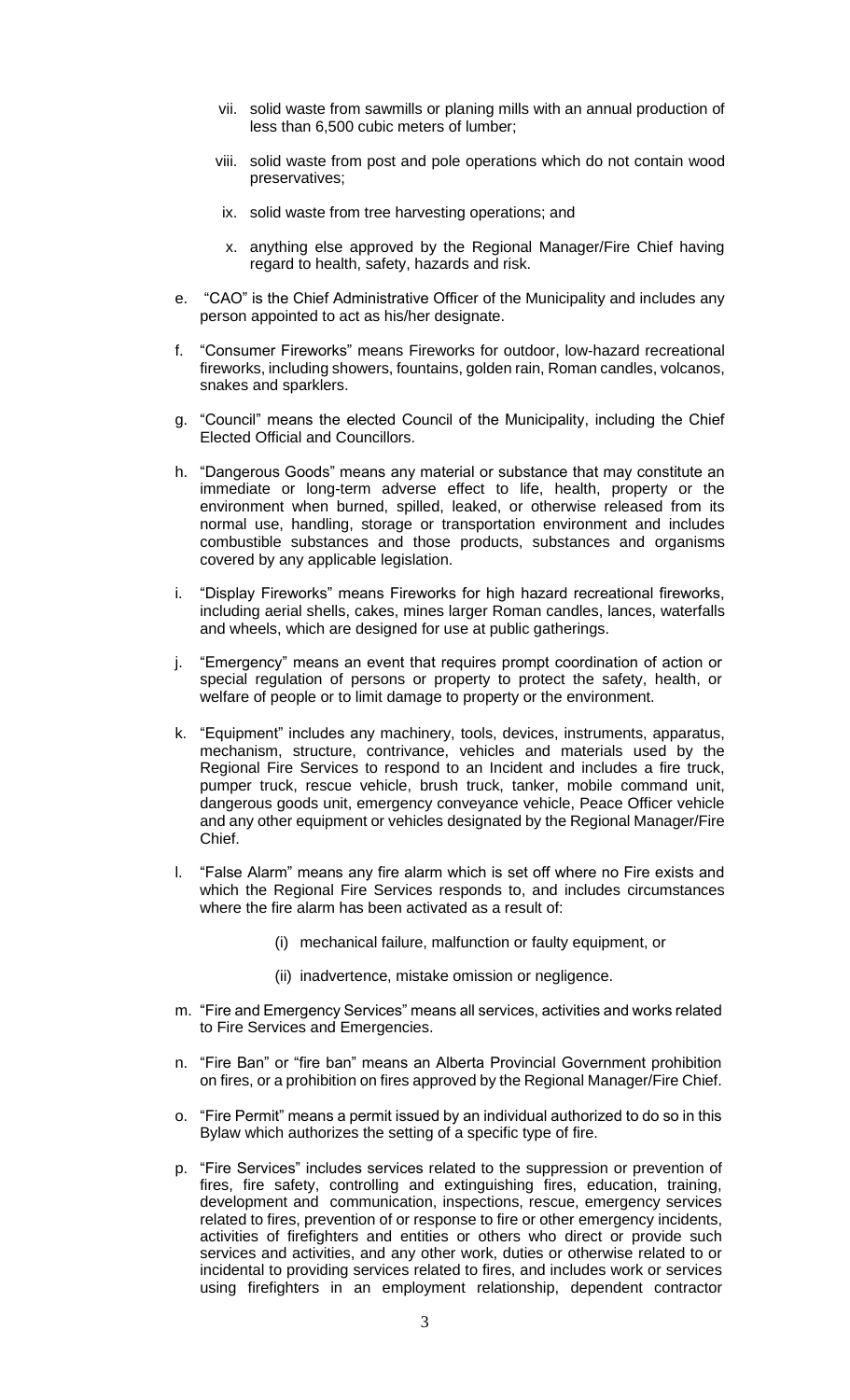firefighters, volunteer firefighters, independent contractor firefighters, utilizing, repairing and maintaining firefighting equipment and facilities, fire stations and anything related to them, and Equipment, property and anything used for the foregoing, and the delivery and provision of such services.

- q. "Fireworks" means the pyrotechnics classified as fireworks in the *Explosives Act*, R.S.C. 1985, c. E-17 and Regulations thereunder and in the *National Fire Code 2019 Alberta Edition* published by the National Research Council of Canada, as amended or replaced [as adopted in the *Fire Code Regulation*, Alta. Regulation 32/2015 under the *Safety Codes Act*, R.S.A. 2000, c. S-1, as amended], and as may otherwise be defined in applicable Alberta and Canada fireworks legislation and National Fire Code Manuals published by the National Research Council, and includes Consumer Fireworks, Display Fireworks and Special Effect Pyrotechnics.
- r. "Fireworks Permit" means a permit required to display or sell fireworks within the Municipality and includes a permit for Consumer Fireworks, Display Fireworks or Special Effect Pyrotechnics.
- s. "FRESS" means the Flagstaff Regional Emergency Services Society, a notfor-profit entity, established for the purpose of providing Regional Fire Services.
- t. "Highway" has the definition provided in the *Traffic Safety Act,* R.S.A. 2000, c. T-6, and Regulations thereunder, as amended.
- u. "Incident" means a fire or Emergency, and includes a situation or event where a fire, explosion or emergency is imminent or any other situation presenting a danger or perceived danger to life, health or property and to which the Regional Fire Services responds, and any event related to Fire and Emergency Services which is responded to by the Regional Fire Services.
- v. "Incident Commander" means the person at an Incident who is responsible for the supervision and direction of Fire and Emergency Services and the actions and resources at the Incident.
- w. "Incinerator Fire" means a fire which is confined within a non-combustible structure or container that has the draft and smoke vents thereof covered with heavy gauge metal screen having a mesh size not larger than 13 millimeters and which is ventilated in such a manner as to preclude the escape of combustible materials which include ashes, where the fire is set for burning refuse, excepting plastic products and is licensed by the Government of Alberta.
- x. "Light", "light" or "lit" includes to start, ignite, kindle, stoke, maintain or do any other action which allows a fire to burn, progress or continue to burn.
- y. "Member" means any person, worker, contractor or dependent contractor appointed or engaged by the Regional Fire Services and any Peace Officer dispatched to assist at the mitigation of an Incident or any person asked or conscripted to assist with the mitigation of an Incident.
- z. "Municipal Government Act" means the *Municipal Government Act*, R.S.A. 2000, c. M-26, and Regulations thereunder, as amended.
- aa. "Municipality" means Town of Killam;
- bb. "Open Fire" means any fire which is not an acceptable Incinerator Fire, Acceptable Fire Pit fire, Acceptable Portable Fire Receptacle fire or Public Park Site Fire, and without limiting the generality of the foregoing, may include grass fires, forest and brush fires, Running Fires, building fires, wood scrap fires, ground thawing fires and chattel fires.
- cc. "Owner" means the person who is registered under the *Land Titles Act*, R.S.A. 2000, c. L-4, as the owner of the fee simple estate in the land, and in respect of any property other than land, the person in lawful possession of it.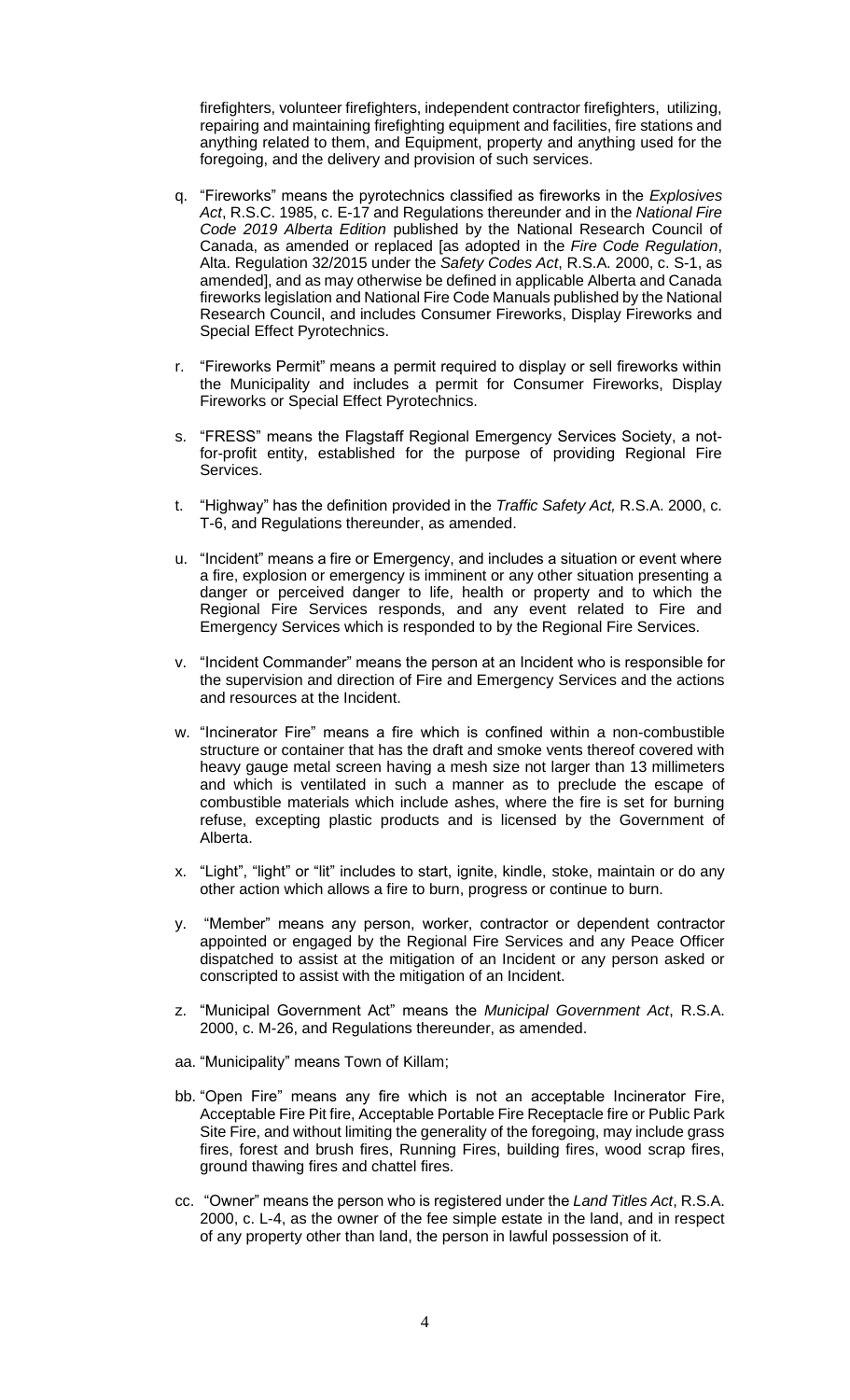- dd. "Peace Officer" includes a police officer, community peace officer, bailiff, constable, RCMP officer, bylaw officer or other person engaged for the preservation and maintenance of the public peace.
- ee. "Permit" means an authorization issued by the Regional Fire Services which gives permission to engage in an otherwise prohibited activity and includes a Fire Permit, Fireworks Permit or any other permit required or deemed necessary by the Regional Fire Services.
- ff. "Person" or "person" means a human being, firm, partnership, association, entity, organization, company, corporation, trustee, executor, administrator, personal representative or other legal representative.
- gg. "Provincial Offences Procedure Act" means the *Provincial Offences Procedure Act*, R.S.A. 2000, c. P-34, and Regulations thereunder, as amended.
- hh. "Portable Appliance" means any appliance sold or constructed for the purpose of cooking food outside.
- ii. "Prohibited Debris" means any material when burned will result in the release to the atmosphere of dense smoke, offensive odours or toxic air contaminants in accordance with Alberta statues and bylaws of the Municipality which protect and enhance the environment, including the *Environmental Protection and Enhancement Act*, R.S.A. 2000, and includes, but is not limited to, the following materials:
	- i. animal waste;
	- ii. chemicals and chemical containers;
	- iii. combustible material in vehicle bodies;
	- iv. waste material from building or construction sites, excluding wooden materials which do not contain wood preservatives;
	- v. non-wooden materials;
	- vi. paints and painting materials;
	- vii. pathological waste;
	- viii. rubber or plastic, or anything containing or coated with rubber or plastic or other similar substances, excluding rubber or plastic which is attached to shredded scrap metal;
	- ix. tires;
	- x. used oil;
	- xi. wood or wood products containing substances for the purposes of preserving wood; or
	- xii. anything else as determined by the Regional Manager/Fire Chief having regard to health, safety, hazards and risk.
- jj. "Public Park Site Fire" means a fire on land owned, leased or otherwise controlled by the Municipality or its agents for recreational purposes and is confined to a non-combustible container supplied by the Municipality, as approved by the Regional Fire Services, or a Portable Appliance, which is used for the purposes of cooking food, obtaining warmth or viewing for pleasure, and such fire may only be fueled with seasoned wood, charcoal, coal, natural gas or propane.
- kk. "Regional Fire Services" means the Fire and Emergency Services provided by FRESS for, on behalf of and to, the Municipality.
- ll. "Regional Manager/Fire Chief" means the Manager/Fire Chief selected by the Board of Directors of FRESS, who is employed by FRESS, his/her designate and any Acting or Interim Regional Manager/Fire Chief.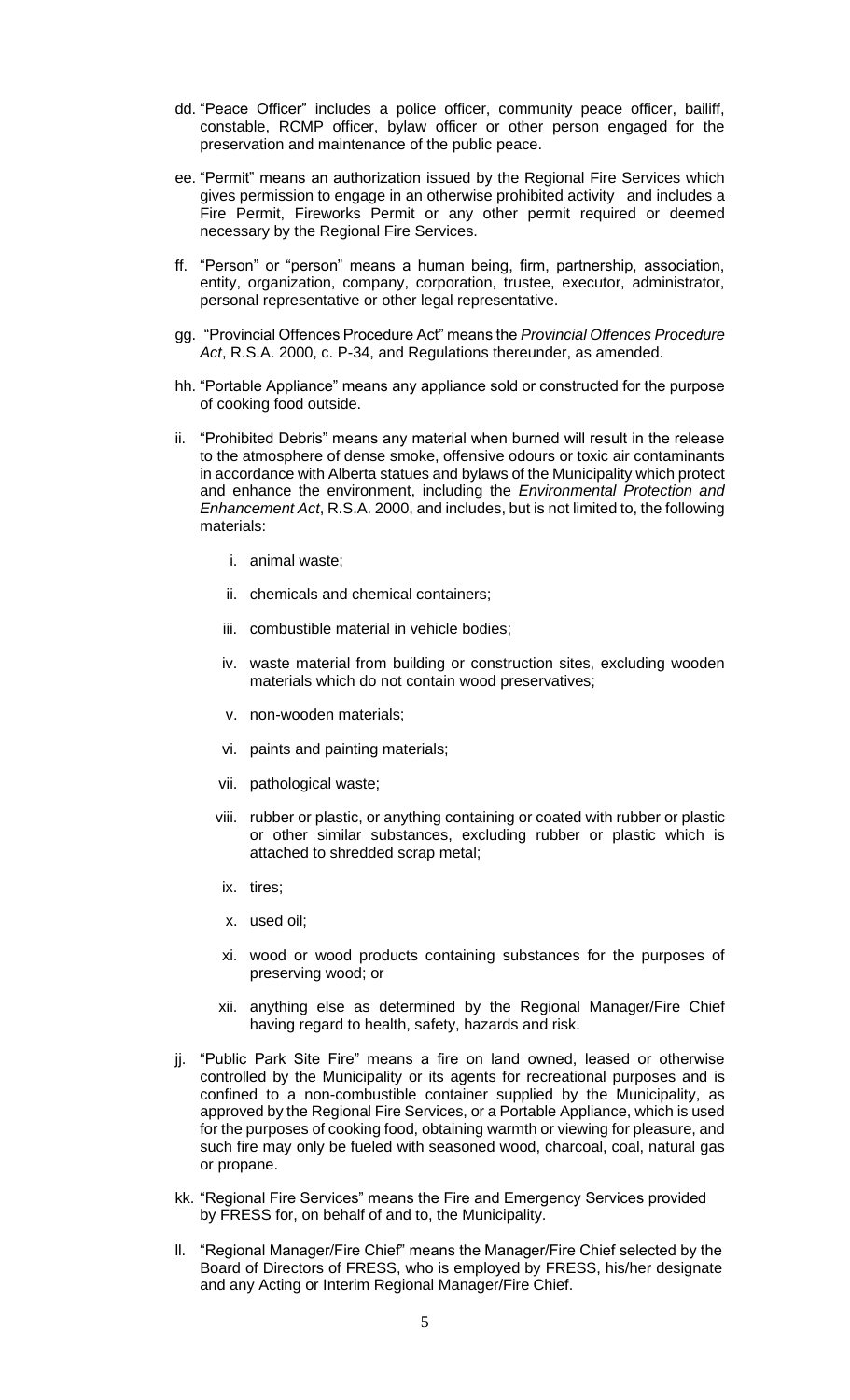- mm. "Running Fire" means a fire burning without being under the proper control of any person.
- nn. "Shall" has the same meaning as must or will.
- oo. "Special Effect Pyrotechnics" means high hazard fireworks designed for professional use, including gerbs, mines, comets, crossettes and special purpose pyrotechnics made for live stage performances, television or movies.
- pp. "Vehicle" means any device in, upon, or by, which a person or thing may be transported or drawn upon land, water, or in the air.
- qq. "Violation Tag" means a tag or other similar document issued by the Municipality, or on its behalf, pursuant to the provisions of the *Municipal Government Act*.

#### **FIRE PROTECTION**

- 6. Council hereby authorizes the Municipality to be part of the Regional Fire Services, enter into any contracts related to Regional Fire Services and for FRESS to provide Fire and Emergency Services within the Municipality for purposes which include, but are not limited to, the following:
	- a. Preventing and extinguishing fires;
	- b. Responding to Incidents;
	- c. Investigating the cause and origin of Incidents;
	- d. Preserving life and property and protecting persons and property from injury or destruction due to Incidents;
	- e. Operating Equipment for the purposes set out in this Bylaw;
	- f. Providing public education about fire safety and Incident prevention and response;
	- g. Carrying out preventable patrols, Pre-Incident and Post-Incident planning;
	- h. Entering into agreements with other municipalities or persons for the joint use, control and management of Fire and Emergency Services Equipment;
	- i. Purchasing and operating Equipment for the Fire and Emergency Services;
	- j. Carrying out patrols and inspections for the Fire and Emergency Services;
	- k. Planning for Emergencies and prevention of Emergencies;
	- l. Activities related to Dangerous Goods;
	- m. Activities related to Fire and Emergency Services;
	- n. Enforcing the provisions of the *Safety Codes Act*, R.S.A. 2000, c. S-1, and Regulations thereunder, as amended;
	- o. Issuing Permits;
	- p. Enforcing the provisions of this Bylaw and applicable legislation.
- 7. At all times, FRESS is responsible for providing the Fire and Emergency Services to the Municipality. FRESS is the agent of the Municipality for providing the Fire and Emergency Services.
- 8. Fire and Emergency Services shall be provided to the Municipality according to the level of service adopted by the Board of Directors of FRESS, which shall not be inconsistent with the applicable legislation and regulations in the Province of Alberta.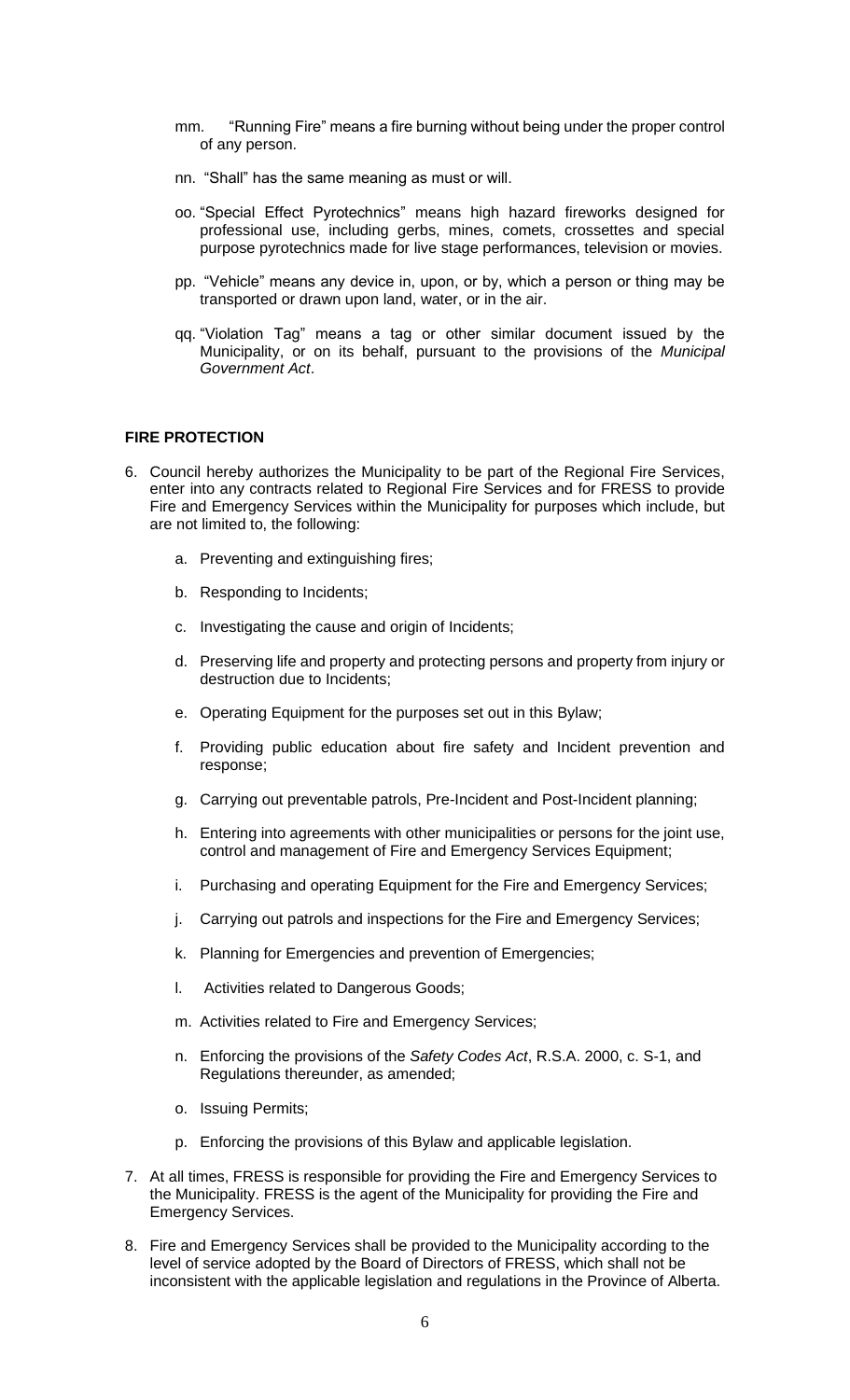9. Members are engaged by FRESS to provide the Fire and Emergency Services and to respond to Incidents.

### **REGIONAL MANAGER/FIRE CHIEF**

- 10. The Regional Manager/Fire Chief shall be appointed by, be responsible to, and report to the Board of Directors of FRESS.
- 11. The Regional Manager/Fire Chief is the administrative head having responsibility and authority over the Regional Fire Services and shall develop standard operating guidelines and procedures, and provide policy and other recommendations to the Board of Directors of FRESS for the operation of the Regional Fire Services.
- 12. The Regional Manager/Fire Chief is authorized to delegate, and to authorize further delegations of, any powers, duties and functions delegated to the Regional Manager/Fire Chief by Council under this Bylaw.
- 13. In the absence of the Regional Manager/Fire Chief, or at any time for convenience, the CAO may perform any of the duties and responsibilities of the Regional Manager/Fire Chief in this Bylaw, and is authorized to further delegate them to others as may be deemed necessary or convenient. At any time, the CAO and the Regional Manager/Fire Chief may concurrently or jointly perform any of the duties and responsibilities of the Regional Manager/Fire Chief in this Bylaw.

### **POWERS OF REGIONAL MANAGER/FIRE CHIEF AND INCIDENT COMMANDER**

- 14. The Regional Manager/Fire Chief or Incident Commander is empowered and authorized to do all things necessary for the Fire and Emergency Services, including, but not limited to, the following:
	- a. Cause a building, structure, or thing to be pulled down, demolished, or otherwise removed when deemed necessary to prevent the spread of fire to other buildings, structures, or things.
	- b. Enter premises or property where the Incident occurred and to cause any Member, Incident Commander or Equipment of the Regional Fire Services to enter, as deemed necessary, in order to combat, control or mitigate the Incident.
	- c. Establish boundaries or limits at his/her discretion for an Incident and restrict persons from entering or remaining within the prescribed boundaries or limits unless authorized to enter or remain by the Incident Commander in charge or the Regional Manager/Fire Chief.
	- d. Call upon Peace Officers, at his/her discretion, to enforce restrictions of persons entering within the boundaries of an Incident.
	- e. Enter, pass through or over buildings or property adjacent to an Incident and to cause Members to enter or pass over or through buildings or property, where it is necessary to gain access to the Incident or to protect any persons or property.
	- f. Obtain assistance from other officials of the Municipality as deemed necessary in order to discharge his/her duties and responsibilities under this Bylaw and such assistance shall be provided.
	- g. The Regional Manager/Fire Chief or an Incident Commander is empowered to commandeer privately owned Equipment and operators as considered necessary to deal with an Incident, and to authorize payment for that Equipment and operators at rates not to exceed those established by the Alberta Road Builders and Heavy Construction Association Equipment Rental Rates Guide, or such other guidelines as FRESS may establish from time to time.
- 15. Without restricting any duties, functions or powers of the Regional Manager/Fire Chief in this Bylaw or in accordance with applicable laws, the Regional Manager/Fire Chief may from time to time:
	- a. carry out any inspections to determine compliance with this Bylaw;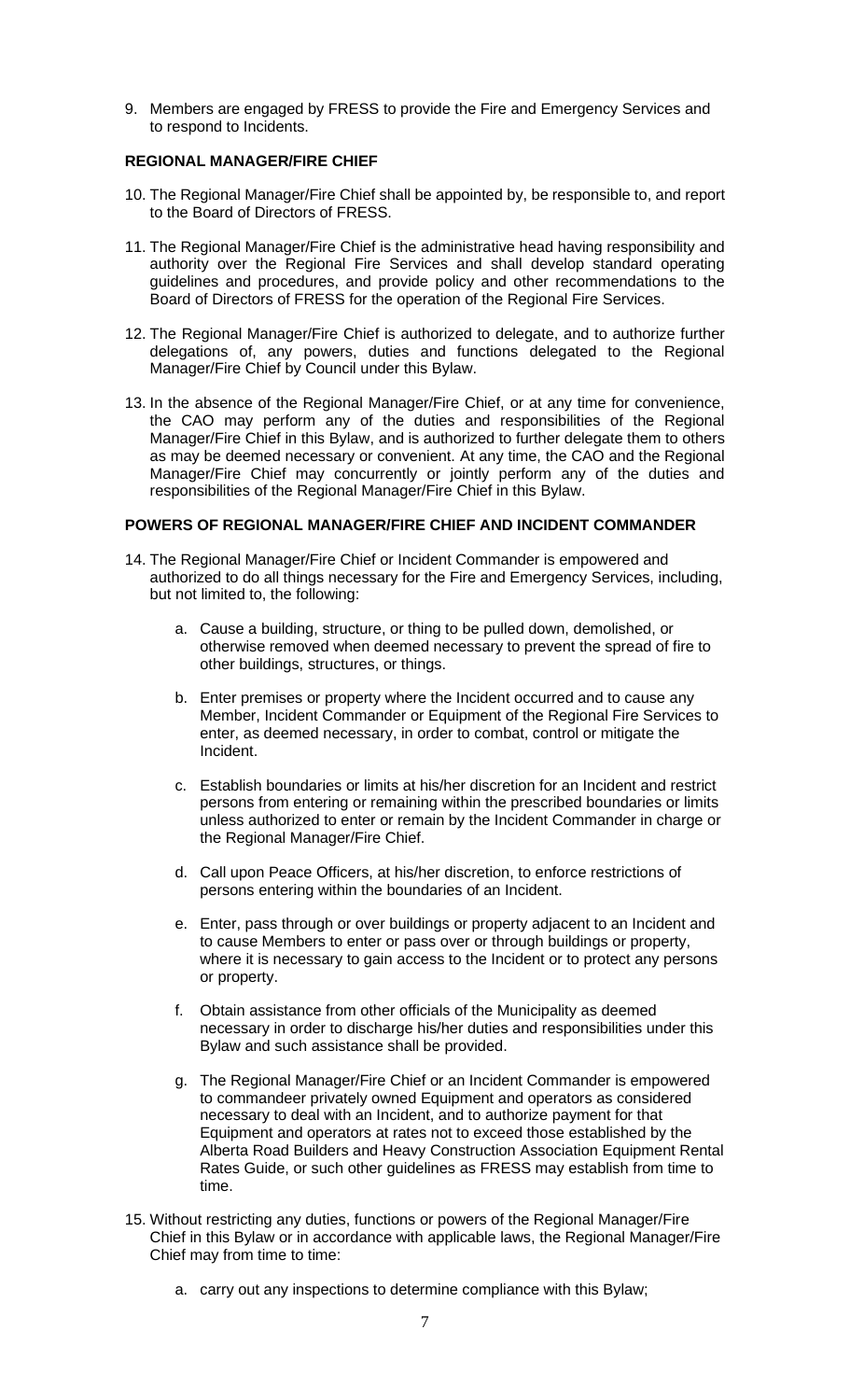- b. establish investigation and enforcement procedures related to residential, commercial, industrial or other types of property where such procedures may differ depending on the type of property;
- c. establish forms for the purposes of this Bylaw and amend them;
- d. take any steps or carry out any actions to enforce this Bylaw or to remedy any contravention of it;
- e. establish areas where activities in this Bylaw are restricted;
- f. issue Permits with any terms and conditions which are deemed appropriate and establish any criteria to be met for Permits including the nature of the Permit, prevailing circumstances, location and environmental conditions;
- g. suspend or cancel a Permit at any time, and upon being advised of the suspension or cancellation, the person(s) notified of the suspension or cancelation shall immediately comply with the suspension or cancellation;
- h. investigate the cause, origin and circumstances of any fire or Emergency according to the provisions of this Bylaw and policies of FRESS;
- i. do anything else which is permitted by law; and
- j. designate when a fire ban or fire advisory is in effect.
- 16. The Regional Manager/Fire Chief is a designated officer under s. 210 of the *Municipal Government Act*.
- 17. The Regional Manager/Fire Chief is designated a Bylaw Enforcement Officer under section 555 of the *Municipal Government Act* and may enforce the provisions of this Bylaw.
- 18. Upon approval of the Board of Directors of FRESS, the Regional Manager/Fire Chief may negotiate agreements with the Government of Alberta and other municipalities or persons for establishing mutual aid agreements and fire and emergency control agreements, and any amendments thereto.
- 19. The Regional Manager/Fire Chief may prescribe rules, regulations and policies related to the ongoing organization, administration and day to day operations for the Regional Fire Services.

### **FIRE HAZARDS**

20. No person shall cause or allow conditions which constitute a fire hazard on lands owned or occupied by the person. Fire hazards which pose imminent danger are to be reported to FRESS.

### **PERMITTED AND PROHIBITED FIRES**

- 21. No person shall cause or allow the burning of any Prohibited Debris within the Municipality.
- 22. A person who builds or lights a fire within the Municipality must ensure it is supervised at all times.
- 23. No person shall cause or allow the lighting of any fire such that smoke emitted from that fire impairs visibility on a Highway in the Municipality.
- 24. No person shall light an outdoor fire, or cause or allow to be lit any outdoor fire upon land owned, occupied or under the control of that person, unless a valid Fire Permit has been issued or the fire is specifically exempted from the requirement for a Fire Permit pursuant to this Bylaw.
- 25. No person shall permit an Open Fire or any other fire upon land owned, occupied or under his/her control within the Municipality unless a Fire Permit has been obtained from FRESS, the provisions set out in the Fire Permit are complied with, and only Burnable Debris is burned. Notwithstanding the foregoing, a Fire Permit shall not be required under this Bylaw for: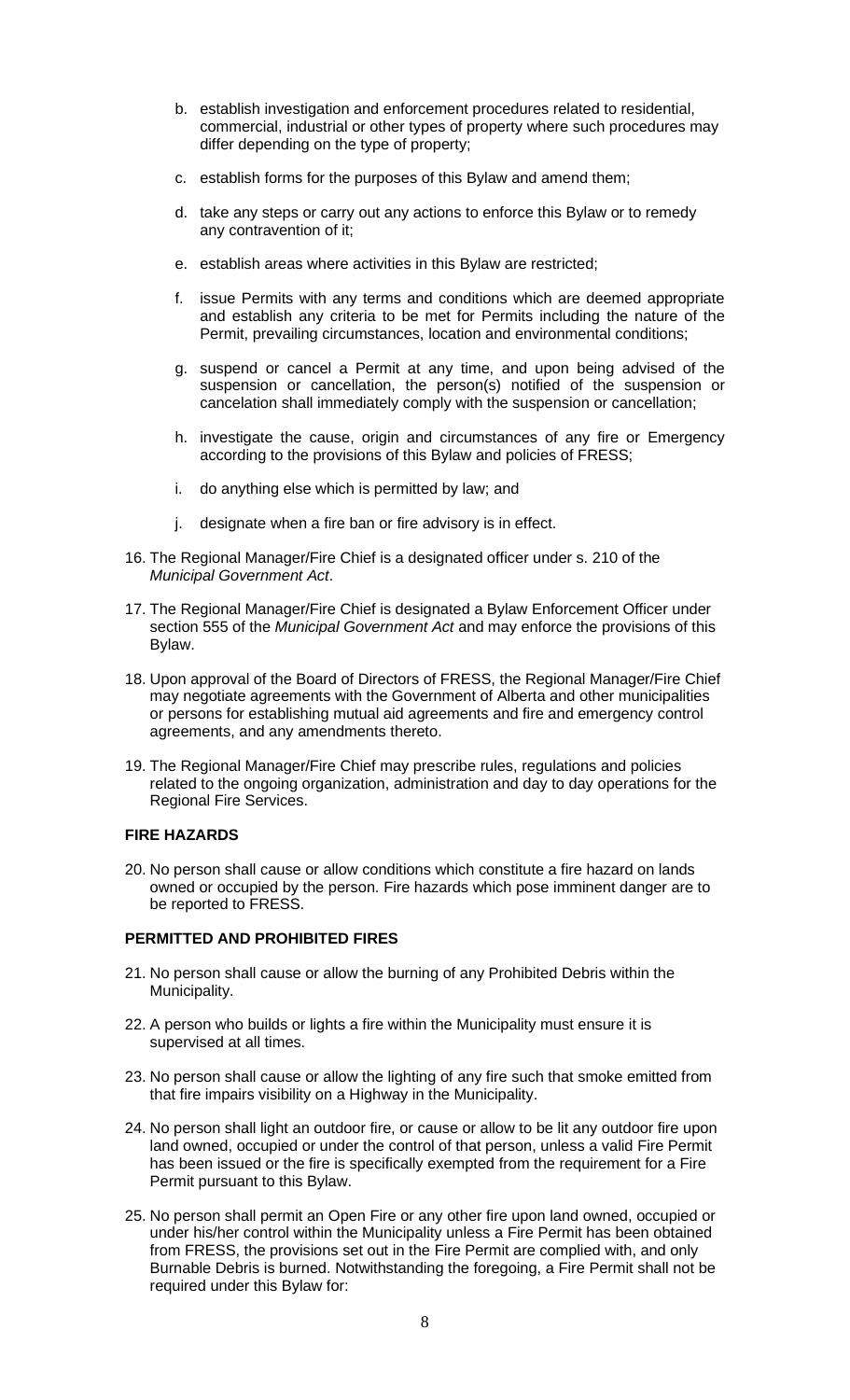- a. an outdoor fire lit by the Regional Fire Services for training or preventative control purposes;
- b. the cooking of food using a Portable Appliance;
- c. recreational burning or the cooking of food in Acceptable Fire Pits or Acceptable Portable Fire Receptacles and Acceptable Fireplaces, provided:
	- i. only clean fuel is used such as natural gas, dry wood or charcoal in amounts which are contained within the Acceptable Fire Pit, Acceptable Portable Fire Receptacle or Acceptable Fireplace below the mesh screen;
	- ii. the Acceptable Fire Pit, Acceptable Portable Fire Receptacle or Acceptable Fireplace must not be used to burn Prohibited Debris;
	- iii. a means, acceptable to FRESS, of controlling or extinguishing the fire is available on the property and within a reasonable distance from the fire; and
	- iv. a responsible adult is present on the property when the fire is burning.
- d. burning in fireplaces in or attached to dwellings as permitted by applicable legislation;
- e. a Public Park Site Fire;
- f. burning an Incinerator Fire for which a permit to construct and license to operate has been issued pursuant to applicable legislation; or
- g. a fire in an outdoor receptacle which meets specifications and criteria established by the Regional Manager/Fire Chief from time to time, provided the fire is kept under control and is supervised at all times by a responsible adult person until such time as that fire has been completely extinguished.

#### **FIREWORKS**

- 26. Toy cap guns are not governed by this Bylaw.
- 27. The manufacturer's specifications for the use of Fireworks is to be followed by a person possessing or using Fireworks.
- 28. Fireworks are to be used safely. Fireworks are not to be discharged, fired or set-off when the wind exceeds 50 kilometers per hour, when there is a fire ban, fire advisory or weather conditions create an undue fire hazard.
- 29. No person shall discharge, fire or set-off Fireworks in a place or manner which creates a danger to any person or property.
- 30. Without the prior written authorization of the Regional Manager/Fire Chief, Fireworks are not to be discharged, set-off or released on a Highway, road allowance, public beach or at a public park.
- 31. Fireworks are not to be discharged, fired or set-off in a building, unless the manufacturer has specifically designed them for such use and acceptable safety and mitigation precautions are taken so as not to harm persons or property.
- 32. No person shall discharge, fire or set-off Fireworks within ten (10) metres from the outside of a building, tent, trailer, Vehicle, off highway vehicle or canvas or other shelter.
- 33. Fireworks must be stored away from flammable substances and sources of ignition and be stored in a manner which protects them from theft.
- 34. Fireworks must only be discharged, fired or set-off within a safe distance from Dangerous Goods, as determined by the Regional Manager/Fire Chief.
- 35. No person is to smoke cigarettes or other substances within eight (8) metres of Fireworks.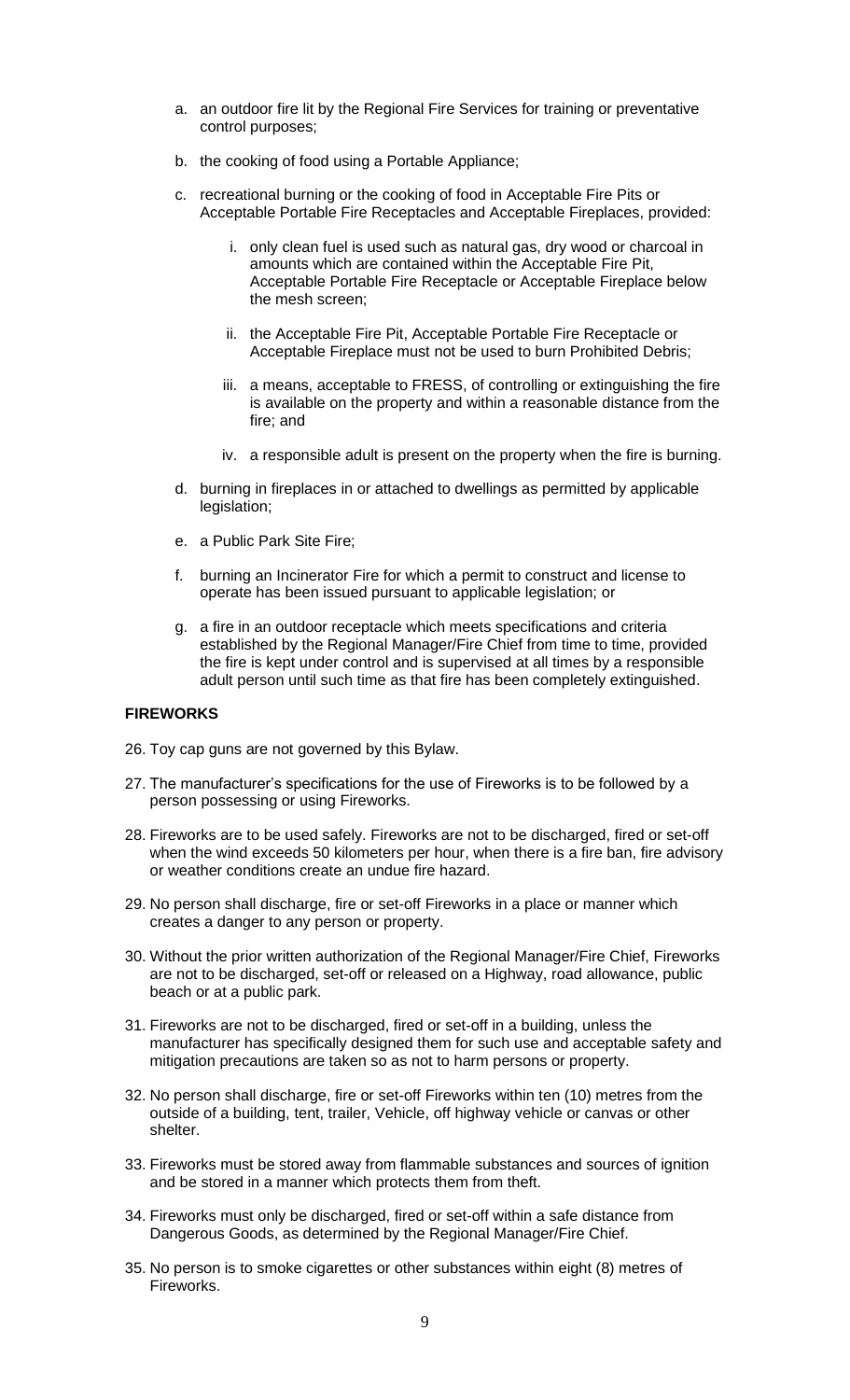- 36. A person who is at least eighteen (18) years of age may use Fireworks. A person who is under eighteen (18) years of age may use Fireworks if he/she is supervised by a person who is at least eighteen (18) years of age.
- 37. No person shall sell, purchase, possess, handle, discharge, light or set off Fireworks within the Municipality, unless the person has a valid Fireworks Permit.
- 38. Anyone failing to comply with the provisions of this this Bylaw related to Fireworks is guilting of an offence.
- 39. When Fireworks are discharged, fired or set-off which causes a fire, the person causing the fire is responsible for all costs incurred in extinguishing or fighting the fire.

### **PERMITS**

- 40. Permits are required throughout the year.
- 41. A person wishing to obtain a Permit, must apply to FRESS during the regular business hours of FRESS.
- 42. Each application for a Permit must be in the form and manner required by FRESS with information as may be required by FRESS. A Permit may be issued in writing or by electronic means.
- 43. Upon receipt of an application for a Permit, FRESS shall consider the application, and may, pursuant to the provisions of this Bylaw, the Alberta Fire Code and any other applicable legislation:
	- a. refuse to grant the Permit;
	- b. grant a Permit with or without terms and conditions as is deemed appropriate in the circumstances; or
	- c. determine that a Permit is not required.
- 44. Notwithstanding the foregoing, if a fire pit is not an Acceptable Fire Pit or if a fireplace is not an Acceptable Fireplace, FRESS may issue a Permit when it is satisfied the non-conforming fire pit or fireplace meets acceptable health and safety standards and does not pose an unacceptable hazard or risk.
- 45. Permits issued pursuant to this Bylaw are valid for such time as shall be determined by FRESS and the permit shall have endorsed thereon the period of time for which it is valid.
- 46. At any time in writing, FRESS may extend the period of time that a Permit is valid.
- 47. A Permit may be suspended or revoked at any time.
- 48. A Permit is not transferrable.

#### **FIRE BANS**

- 49. The Regional Manager/Fire Chief may, from time to time, prohibit fires in all or a portion of the Municipality, whether requiring a Permit or not, when in the opinion of the Regional Manager/Fire Chief there are prevailing circumstances or environmental conditions which warrant the prohibition.
- 50. A fire ban imposed pursuant to this part shall remain in force until either the later of the date provided in the notice of the fire ban or such time as the Regional Manager/Fire Chief provides notice to the public that the fire ban is no longer in effect.
- 51. Notice of a fire ban shall be provided to the public by any means which the Regional Manager/Fire Chief determines is appropriate for the purpose of informing the public of the fire ban.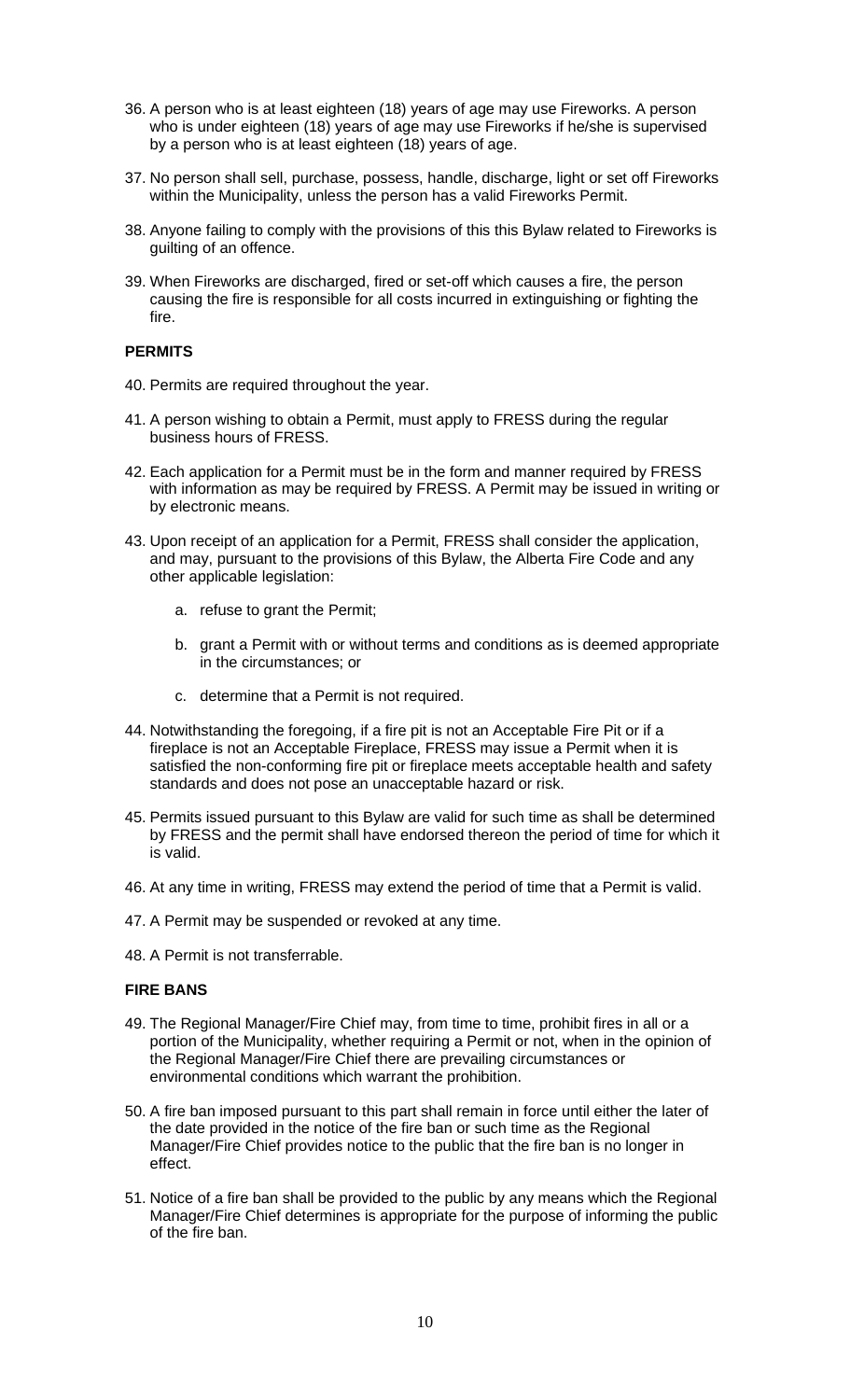- 52. No person shall light an outdoor fire, or cause or allow to be lit any outdoor fire upon land owned, occupied or under the control of that person, in contravention of a fire ban imposed pursuant to this Bylaw.
- 53. Fire Permits are suspended when there is a Fire Ban.
- 54. All parts of Fireworks Permits which permit the discharging, firing or setting-off of Fireworks are suspended when there is a Fire Ban.
- 55. The operation of off highway vehicles may be prohibited during a Fire Ban.
- 56. Spark arresters may be required on Vehicles which enter high risk areas for fire when there is a Fire Ban.
- 57. The Regional Manager/Fire Chief is to advise the CAO after the fire ban has been implemented.
- 58. Anyone contravening a Fire Ban is guilting of an offence.
- 59. The Owner of a property is responsible for all costs incurred in extinguishing or fighting a fire on the property during the Fire Ban.

### **PROHIBITIONS**

60. No person shall:

- a. Impede, obstruct, or otherwise hinder a Member of the Regional Fire Services, including the Regional Manager/Fire Chief or an Incident Commander, or any other person assisting or acting under the direction of the Regional Manager/Fire Chief or an Incident Commander;
- b. Damage or destroy property or Equipment used for Fire and Emergency Services;
- c. Impede, obstruct or otherwise hinder Fire and Emergency Services;
- d. Drive a Vehicle over any Fire and Emergency Services Equipment or property without permission of the Regional Manager/Fire Chief or Incident Commander;
- e. Obstruct a member from carrying out duties imposed by this Bylaw;
- f. Falsely represent themselves as a Member, Incident Commander or the Regional Manager/Fire Chief, or wear or display a badge, cap, button, insignia, or other paraphernalia for the purposes of such misrepresentation; or
- g. Obstruct or otherwise interfere with access roads, streets or other approaches to any fire alarm, fire hydrant, cistern, or body of water designated for firefighting purposes or any connections provided to a fire main, pipe, stand pipe, sprinkler system, cistern, or other body of water designated for firefighting purposes.

### **NUISANCE**

- 61. Notwithstanding anything in this Bylaw, a person shall not cause a nuisance by using an Acceptable Fire Pit, Acceptable Portable Fire Receptacle, Acceptable Fireplace, burning Burnable Debris, using Dangerous Goods, discharging Fireworks, having an Incinerator Fire, having an Open Fire or using a Portable Appliance on land the person owns or occupies, or having a Public Park Site Fire, when there is a reasonable likelihood of disturbing the peace of any other individual. In determining if there is a nuisance reasonably likely to disturb the peace of any other individual, the following factors may be considered, including, but not limited to:
	- a. hazards and the demonstrated impact on the health, well being and safety of others;
	- b. the proximity to adjacent or affected properties;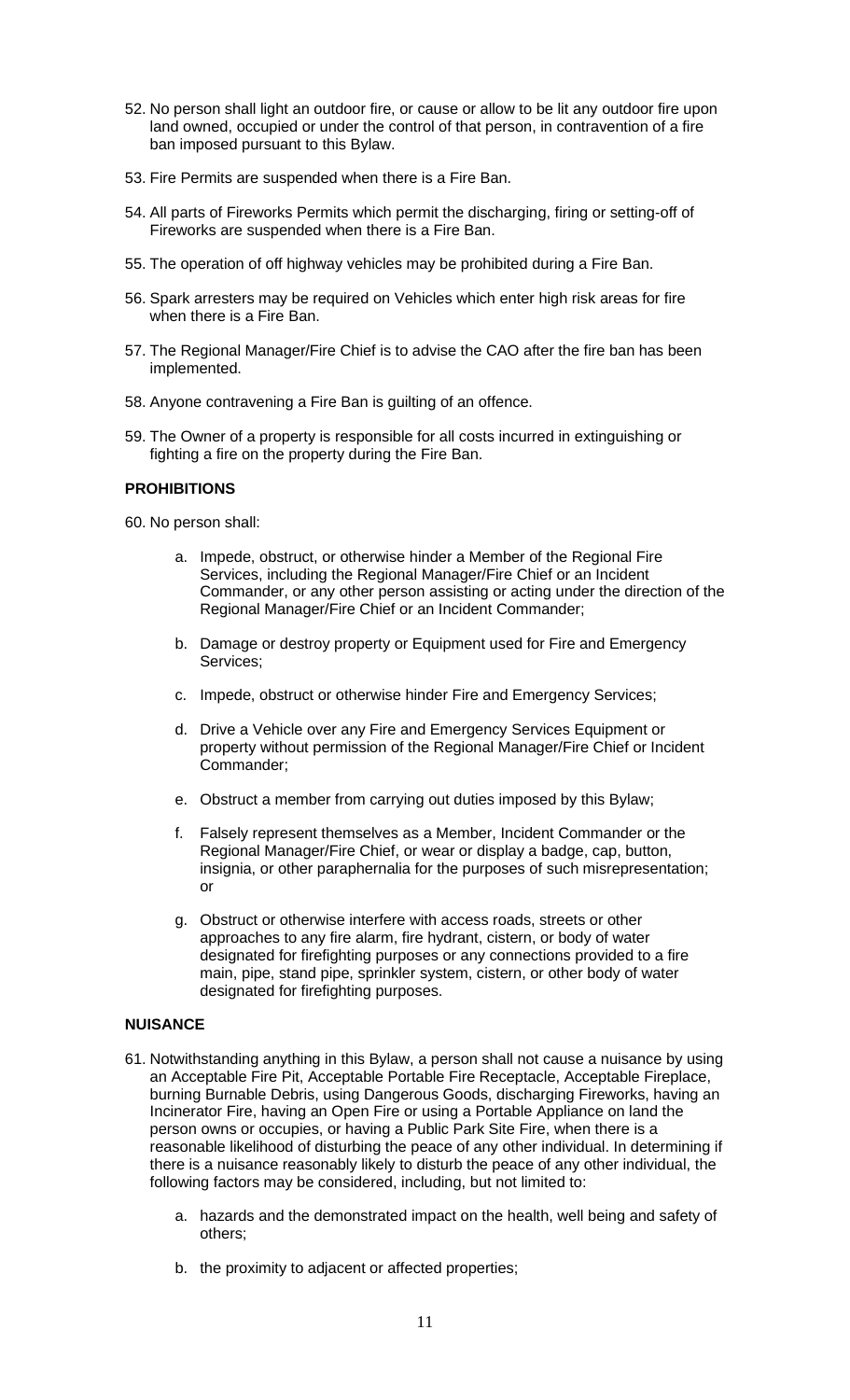- c. the prevailing weather and ambient conditions;
- d. the nature and intended use of the surrounding area;
- e. the affect on animals; and
- f. any other relevant factors.
- 62. By written notice from the Regional Manager/Fire Chief to the person who is causing or permitting the foregoing nuisance, such person may be restricted from causing or permitting the nuisance. The written notice from the Regional Manager/Fire Chief may direct the person to:
	- i. limit the duration or frequency of the activity;
	- ii. allow the activity to occur at specified times;
	- iii. modify or relocate the activity;
	- iv. undertake any other action reasonably required to ensure the activity is not likely to disturb the peace of others.
	- b. The person must not contravene the written notice from the Regional Manager/Fire Chief. Where the person fails to comply with the direction of the Regional Manager/Fire Chief, the person is liable for the expenses and costs related to extinguishing any fires caused by the nuisance.

### **REQUIREMENT TO REPORT**

- 63. The Owner, occupant, or person in control over any property in the Municipality damaged by fire shall immediately report to FRESS the particulars of the fire to the satisfaction of the Regional Manager/Fire Chief.
- 64. The Owner, occupant or his/her authorized agent, of any property containing Dangerous Goods, which sustains an accidental or unplanned release of the Dangerous Goods, shall immediately report to FRESS the particulars of the release to the satisfaction of the Regional Manager/Fire Chief.

#### **INSPECTION AND ENFORCEMENT**

- 65. It is not a violation of this Bylaw when FRESS has approved anything in writing, provided the terms and the conditions of the approval are complied with.
- 66. Where a parcel of land does not comply with this Bylaw or a person contravenes this Bylaw, the Municipality may pursue its enforcement alternatives in accordance with this Bylaw, any enactment or any common law right, including issuing an order to remedy contraventions or dangers, remedying contraventions or dangers by the Municipality, adding amounts to the tax roll of the owner of the parcel, and pursuing injunctions pursuant to the *Municipal Government Act.*
- 67. The Regional Manager/Fire Chief is appointed as a designated officer of the Municipality for the purposes of enforcement of this Bylaw, and is authorized to carry out inspections of lands and structures, remedy conditions and contraventions, and enforce this Bylaw in accordance with the *Municipal Government Act,* including sections 542 and 545, and other applicable legislation*.*

#### **FEES & RECOVERY OF COSTS**

- 68. The schedule of fees and charges which may be charged by FRESS for services rendered pursuant to this Bylaw are set out in Schedule "A".
- 69. Until December 31, 2026, the fees and charges in Schedule "A" may be increased by the Regional Manager/Fire Chief once in each calendar year in an amount up to twenty percent (20%). For increases in the fees and charges in Schedule "A" in a greater amount than the foregoing or after December 31, 2026, approval by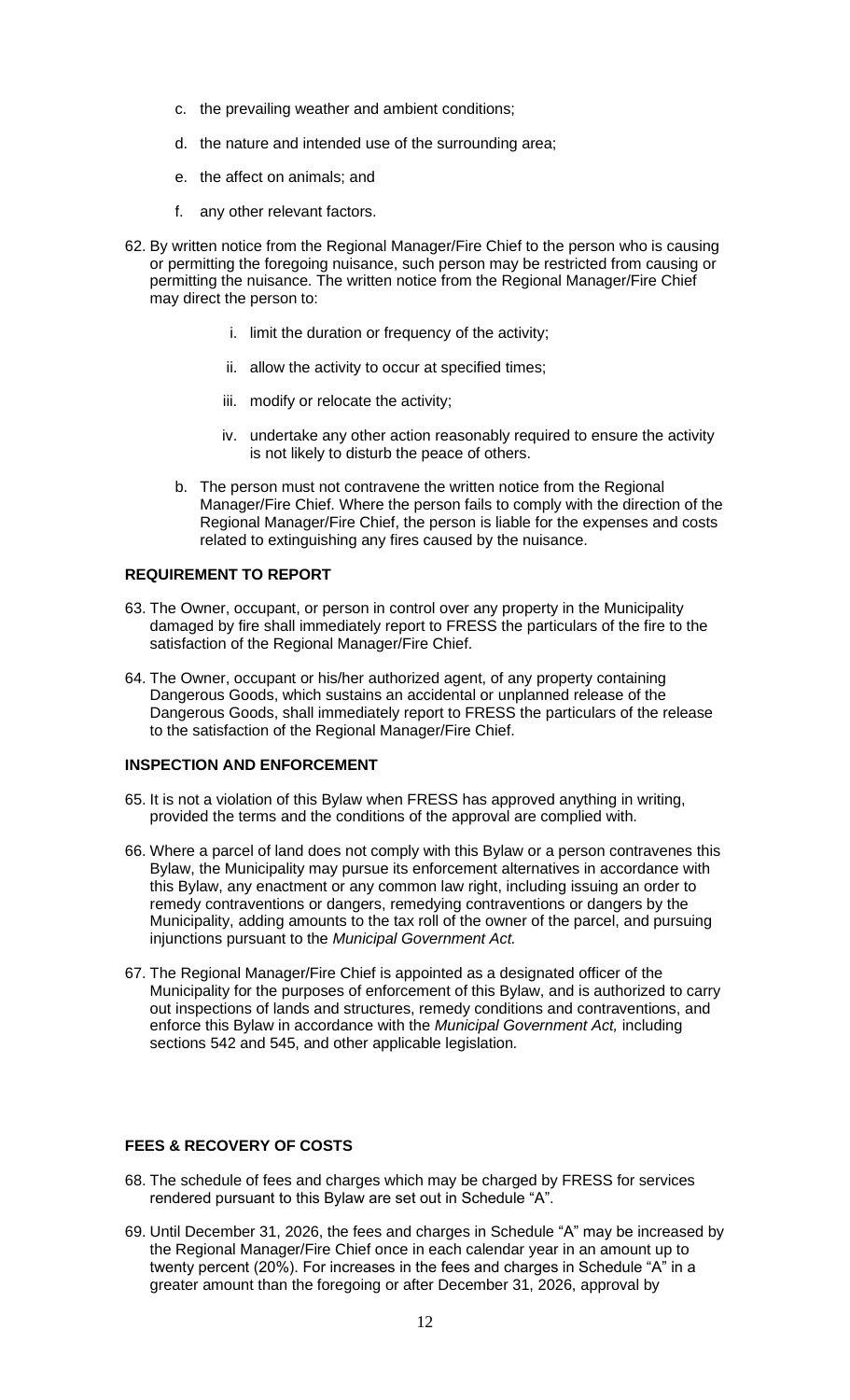resolution of the Board of Directors of FRESS, and approval by Council of the Municipality by resolution or by a bylaw amending the fees and charges in Schedule "A", is required.

- 70. From time to time, the Regional Manager/Fire Chief or CAO may establish fees based on a cost recovery basis for all consumable materials used by FRESS for services provided.
- 71. Fees and costs are subject to interest rates established by the Municipality from time to time.
- 72. The fees in Schedule "A" may be payable to FRESS when FRESS has taken any action whatsoever for the purpose of the Fire and Emergency Services, including for site inspections for regulated occupancies or other site inspections, requested site inspections, required fire investigations, business inspections, file research, report copies, photographs and duplicates of photographs, copies, permits for flammable or combustible fuel tank installation, permits for flammable or combustible fuel tank removal, or a Permit.
- 73. Where FRESS has taken any action whatsoever for the purpose of extinguishing a fire, responding to an Incident or when Fire and Emergency Services are provided to a person, including a False Alarm, the Municipality may, in respect of any costs incurred by FRESS, charge any costs so incurred to:
	- a. the person who caused the Incident;
	- b. the person responsible for a contravention of this Bylaw, or
	- c. the Owner of the property or the person in possession and control of the property where the Incident occurred;

or may add the expenses and costs relating to responding to the Incident or providing the Fire and Emergency Services to the parcel of land to the tax roll for the parcel of land in accordance with s. 553(1)(g) of the *Municipal Government Act*.

- 74. In addition to any other penalty imposed in this Bylaw, when a person who has damaged or destroyed Equipment, the person shall be liable for all costs incurred by the Municipality to repair or replace the Equipment and shall pay the amount upon demand.
- 75. The fees and charges for providing Fire and Emergency Services rendered to an Owner or occupant of property shall be determined by the Regional Manager/Fire Chief or the CAO. In the event the Owner or occupant feels aggrieved by such fees and charges, he/she will have thirty (30) calendar days from the date of mailing of the notice of the fees and charges to him/her to provide a notice in writing to the Board of Directors of FRESS appealing the fees and charges. The Board of Directors may determine the process and procedures for the appeal and may proceed with the appeal on the basis of written submissions. The Board of Directors may summarily dismiss the appeal when it is trivial, frivolous, vexatious or without merit. The decision of the Board of Directors is final and binding on the Owner or occupant of the property.

#### **DISCRETION**

- 76. The Municipality and FRESS have the discretion to enforce this Bylaw, or parts thereof, and are not liable for any outcomes if this Bylaw, or parts thereof, are not enforced, when acting in good faith.
- 77. The Municipality, FRESS and anyone acting on their behalf, are not required to take any action whatsoever when the matter is trivial, frivolous, vexations or without merit.

#### **OFFENCES**

- 78. Any person who lights, fuels, supervises, maintains, causes or permits an Open Fire, Incinerator Fire or uses, discharges or sets-off Fireworks within the Municipality, without a valid permit as required by this Bylaw, is guilty of an offense.
- 79. Except for authorized fires, when a fire is lit without the appropriate Permit, the owner or occupier of the land or the person having control of the land where such fire is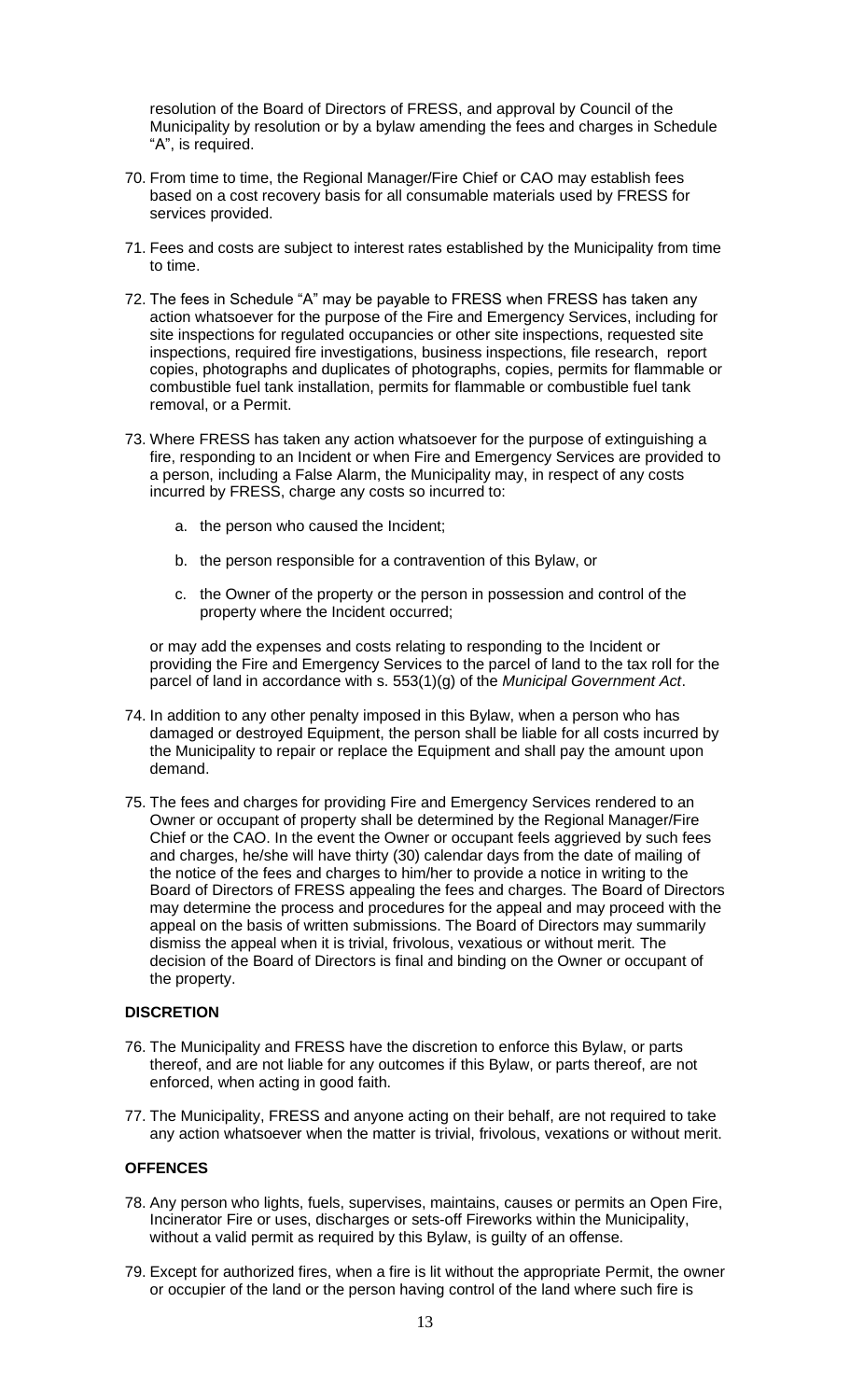shall extinguish the fire immediately, or where the fire cannot be extinguished immediately, report the fire to FRESS, and failing to do so is an offence.

- 80. No person shall directly or indirectly, personally or through an agent, entity, worker, representative or otherwise, cause a fire, whether a Permit was obtained for the fire or whether the fire did not require a Permit, and let it become a Running Fire on any land including his/her own property or allow a Running Fire to pass from his/her property or property under his/her direction and control, to the property of another, and doing so is an offence.
- 81. The following are prohibited and are offences in this Bylaw:
	- a. The lighting of an Open Fire, Incinerator Fire, Acceptable Fire Place fire, Acceptable Portable Fire Receptacle or Acceptable Fire Pit fire or Public Park Site Fire without taking satisfactory precaution to ensure the fire can be kept under control at all times.
	- b. The lighting of an Open Fire, Incinerator Fire, Acceptable Fire Place fire, Acceptable Portable Fire Receptacle, Acceptable Fire Pit, Public Park Site Fire or discharging, firing or setting-off Fireworks when the weather conditions may create a Running Fire or when FRESS or another authorized agency declares a fire ban.
	- c. Burning garbage, leaves, straw, painted wood, treated construction materials and items containing rubber, plastic, tar or other materials deemed for disposal, in an Acceptable Fire Place, Acceptable Portable Fire Receptacle or Acceptable Fire Pit or Public Park Site Fire.
	- d. Failing to take reasonable steps to control a fire to prevent it from becoming a Running Fire and spreading onto land other than their own.
	- e. Depositing, discarding or leaving any burning substance or matter where it can ignite other material and cause a fire.
	- f. Conducting any activity which involves the use of fire or which creates potential sources of fire ignition, which may reasonably be expected to cause an Open Fire, unless reasonable care to prevent such fire from occurring have been taken.
	- g. Providing false, incomplete or misleading information with respect to an application for a Permit.
	- h. Interfering with persons authorized by this Bylaw to respond to Incidents, provide Fire and Emergency Services, or extinguish fires or preserve life or property, or engaging in activities which impede or obstruct anyone performing duties or obligations in this Bylaw.
	- i. Interfering with the operation of Equipment required to respond to an Incident, provide Fire and Emergency Services, or extinguish fires or preserve life or property.
	- j. Damaging or destroying any FRESS property.
	- k. Falsely representing himself/herself as a Member of the Regional Fire Services, Incident Commander or Regional Manager/Fire Chief, or wearing or displaying any uniform, badge, cap, button, insignia or other paraphernalia for the purpose of false representation.
	- l. Using fire to burn or destroy Prohibited Debris, except as may be approved in writing by FRESS.
	- m. Lighting a fire contrary to this Bylaw, failing to extinguish a fire when it is contrary to this Bylaw or after lighting a fire allowing it to become a Running Fire.
	- n. Using Fireworks contrary to this Bylaw.
	- o. Failing to have a valid Permit as required in this Bylaw.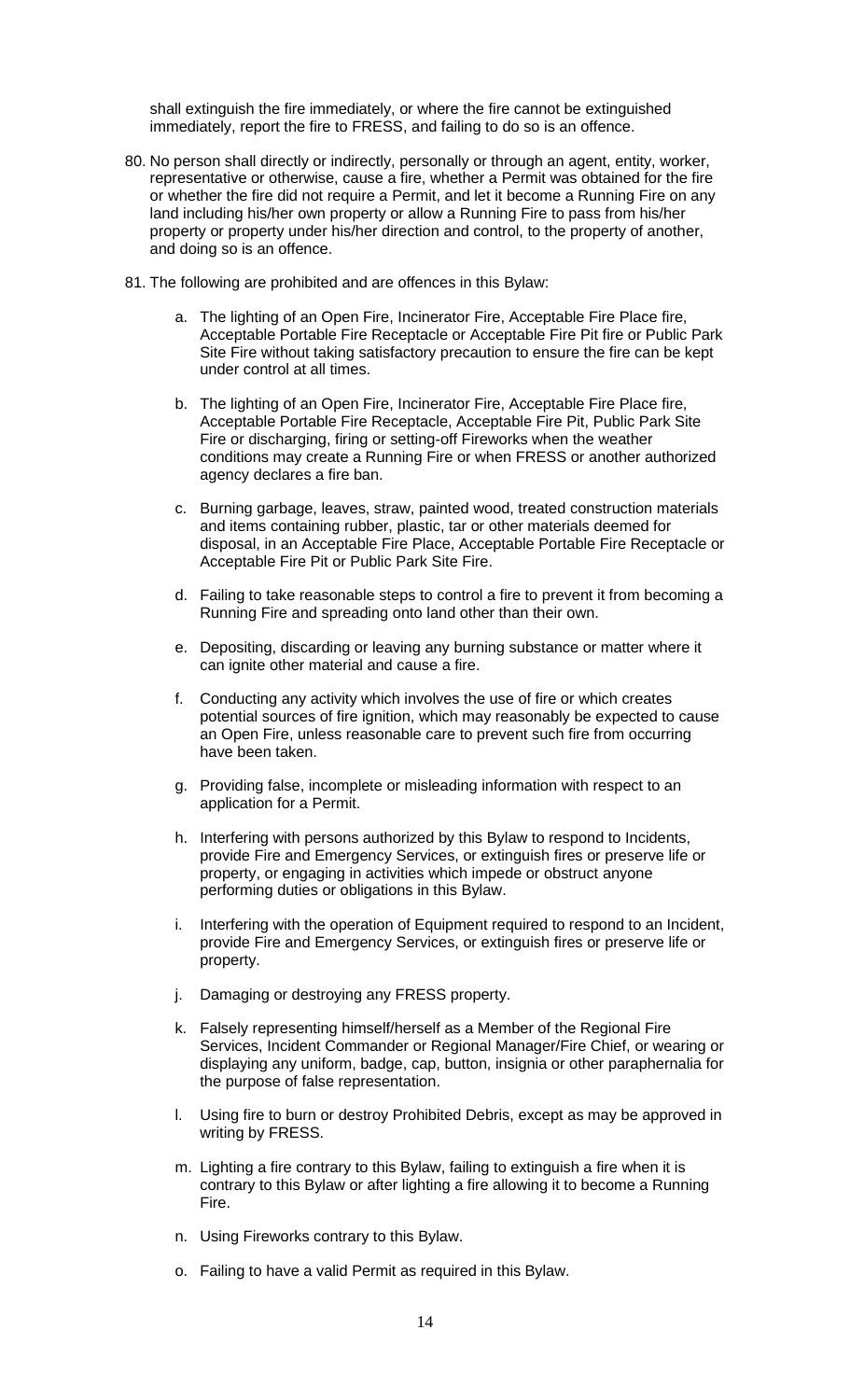- p. Failing to comply with a Fire Ban.
- q. Failing to remedy a nuisance for acts, omissions or non-compliance with the provisions in this Bylaw.
- r. Failing to comply with an order issued under this Bylaw.
- s. Failing to comply with obligations in this Bylaw or non-compliance with the prohibitions in this Bylaw.
- 82. Nothing in this Bylaw shall be interpreted to authorize any fire, burning or other act which is in contravention of the *Environmental Protection and Enhancement Act*, R.S.A. 2000, c. E-12, and Regulations thereunder, as amended.

### **ENFORCEMENT & PENALTIES**

- 83. Members, Incident Commanders, the Regional Manager/Fire Chief, the CAO and others are authorized to provide services and perform duties in accordance with this Bylaw, applicable legislation and in the event of an Emergency, may enter onto a premises or property, and make such inquiries or demands as may be necessary for such purposes.
- 84. Any person is guilty of an offence and liable for penalty of not less than two-hundred dollars (\$200) and not more than five-thousand dollars (\$5,000) when the person:
	- a. contravenes any of the provisions of this Bylaw;
	- b. suffers or permits any act or thing to be done in contravention or violation of any of the provisions of this Bylaw; or
	- c. refrains from doing anything required to be done by any provision of this Bylaw.
- 85. The Regional Manager/Fire Chief or a Peace Officer is authorized to issue a Violation Tag to any person who he/she believes on reasonable and probable grounds has contravened any provision of this Bylaw.
	- a. A Violation Tag may be issued personally or by mailing a copy to the person at his/her last known mailing address, or as may otherwise be permitted by the *Provincial Offences Procedures Act*.
- 86. The Violation Tag shall be in the form approved by the Municipality and FRESS and shall state:
	- a. the name of the person;
	- b. the nature of the offence;
	- c. the amount of the penalty for the offence;
	- d. any other information as may be required;
	- e. the penalty is to be paid within thirty (30) calendar days of the issuance of the Violation Tag; and
	- f. any other requirements under the Provincial Offences Procedure Act.
- 87. When a Violation Tag is issued according to this Bylaw, the person, corporation or other entity to whom the Violation Tag is issued may in lieu of being prosecuted for the offence, pay the Municipality the penalty specified in the Violation Tag by cash, cheque or electronic funds transfer.
- 88. The offences under this Bylaw for which a voluntary specified penalty may be paid are set out in Schedule "B". The specific amount of the penalty payable is as stated therein.
- 89. If the penalty specified in the Violation Tag is not paid within the prescribed time period, the Regional Manager/Fire Chief or a Peace Officer is authorized and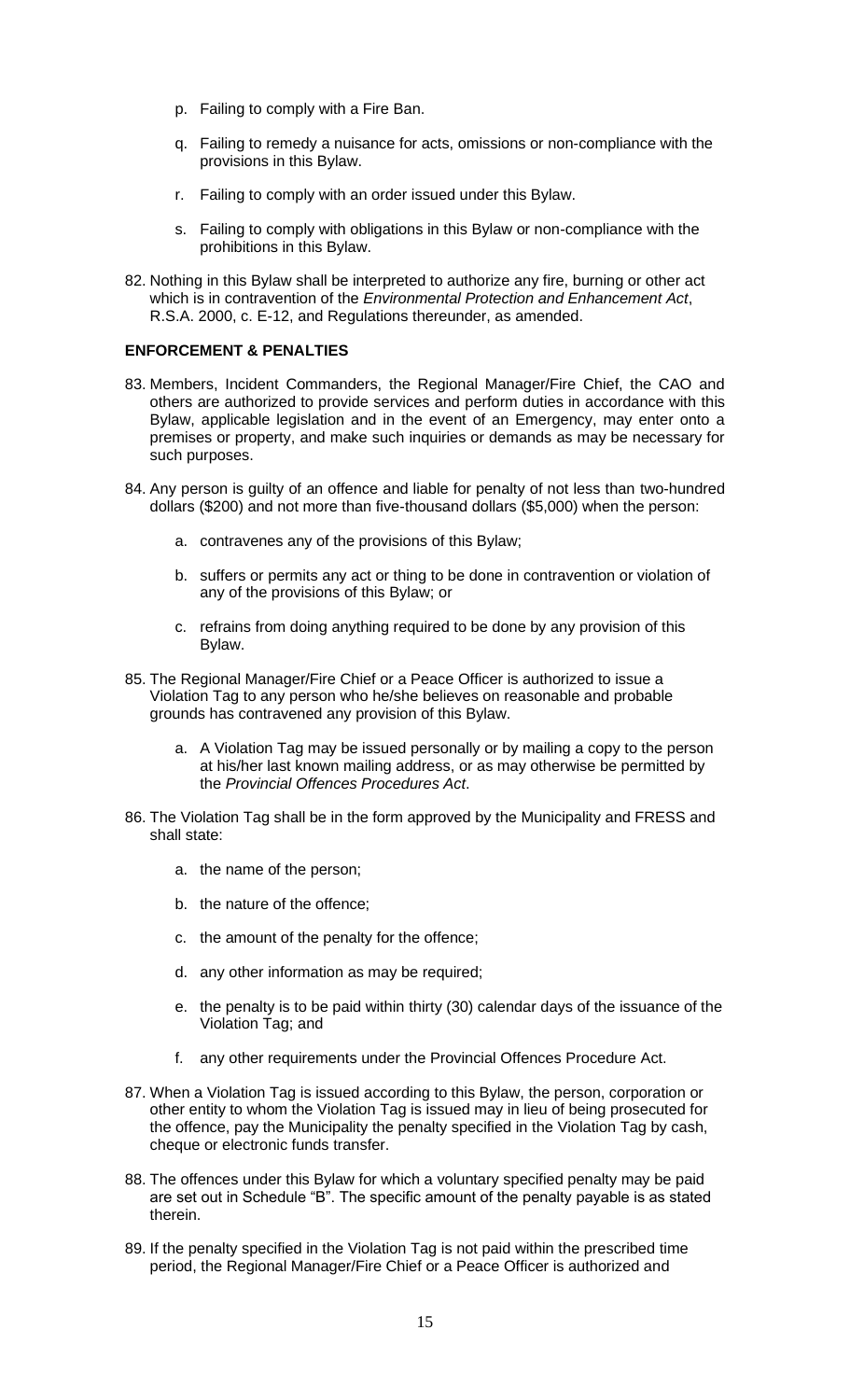empowered to take proceedings pursuant to the applicable provisions of the *Provincial Offences Procedures Act.*

- 90. Where a contravention of this Bylaw is of a continuing nature, further Violation Tags may be issued by the Regional Manager/Fire Chief or a Peace Officer, but no more than one Violation Tag is to be issued for each calendar day for each offence that the contravention continues, and each calendar day constitutes a new and separate additional offence.
- 91. Nothing in this Bylaw shall prevent the Regional Manager/Fire Chief or a Peace Officer from immediately issuing a violation ticket pursuant to the *Provincial Offences Procedures Act*, including a summons ticket for a mandatory court appearance, when the Regional Manager/Fire Chief or Peace Officer has reasonable and probable grounds to believe the person has contravened any provision of this Bylaw.
- 92. Any penalty or fine imposed pursuant to this Bylaw ensures to the benefit of the Municipality.

### **VICARIOUS LIABILITY**

93. An act or omission by an employee or agent of a Person is deemed to be an act or omission of the Person if the act or omission occurred in the course of the employee's employment with the Person, or in the course of the agent exercising powers or performing duties on behalf of the Person under the agency relationship.

#### **CORPORATIONS & PARTNERSHIPS**

- 94. When a corporation commits an offence under this Bylaw, every principal, director, manager, employee or agent of the corporation who authorized the act or omission which constitutes the offence or assented to or acquiesced or participated in the act or omission which constituted the offence is guilty of the offence whether or not the corporation has been prosecuted for the offence.
- 95. If a partner in a partnership is guilty of an offence in this Bylaw, each partner in the partnership who authorized the act or omission that constitutes the offence or assented to or acquiesced or participated in the act or omission which constitutes the offence is guilty of the offence.

#### **COMPLIANCE ORDER**

- 96. When the Regional Manager/Fire Chief believes on reasonable grounds a person has, or is, contravening any provision of this Bylaw, by written order served on the person responsible for the contravention, the Regional Manager/Fire Chief may require the person to remedy the contravention. The order of the Regional Manager/Fire Chief may direct the person to:
	- a. stop doing something or change the way the person is doing it;
	- b. take measures or actions required to remedy the contravention or to prevent reoccurrence of the contravention;
	- c. comply with the directions within a time specified;
	- d. indicate the actions or measures which may be taken if the directions are not complied with.
- 97. The person who is served with the order from the Regional Manager/Fire Chief must comply with it.

#### **INDEMNITY**

98. The Board of Directors of FRESS, the Regional Manager/Fire Chief, Incident Commander, any Member, any employee of FRESS, the CAO, delegated persons, Peace Officers and any person authorized to do anything in this Bylaw, who are acting in good faith and without malice in discharging their duties, are not personally liable for any damage which may occur to persons or property as a result of any act required or by reason of any act or omission in the discharge of those duties and FRESS and/or the Municipality shall defend any suit, action, claim or complaint commenced without cost to them.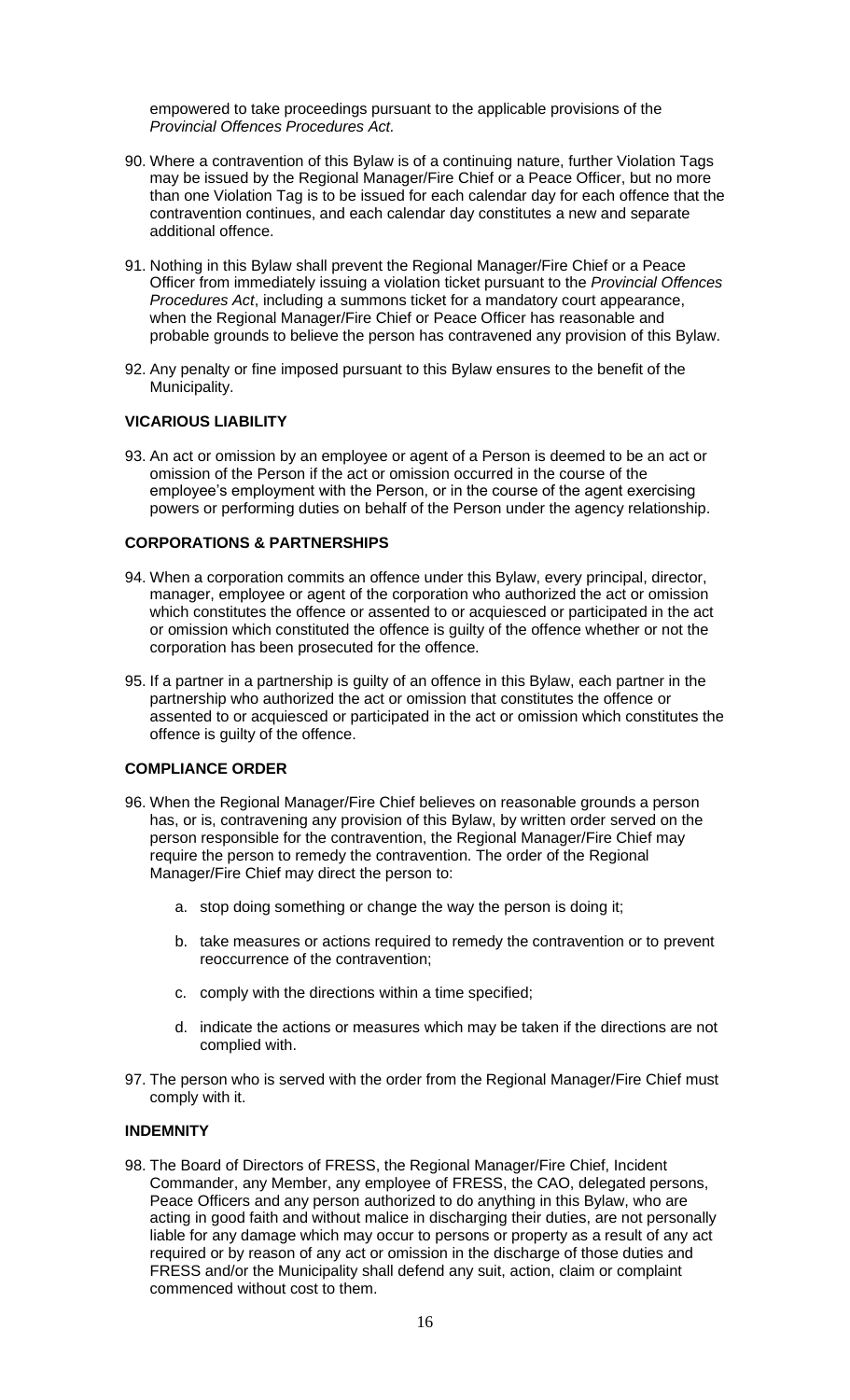### **PROOF OF PERMIT**

99. The onus of proving a Permit was issued under this Bylaw is on the person alleging the existence of the Permit, based on the balance of probabilities.

# **CERTIFIED RECORDS**

100. A copy of a record related to matters in this Bylaw which has been certified by the Regional Manager/Fire Chief or CAO as a true copy of the original shall be admitted into evidence as *prima* facie proof of the facts stated in the record without proof of the appointment or signature of the person who signed it.

# **CERTIFICATES**

101. A certificate which purports to be issued by the manufacturer or calibrator of a device used to verify, certify or declare the device's calibration or conformity with standards will be admitted into evidence as *prima facie* proof of the facts stated in the certificate.

### **SEVERABILITY**

102. All sections of this Bylaw are separate and severable. Should any section or part of this Bylaw be declared invalid by any competent court, then such section or part shall be regarded as severable from the rest of the Bylaw and the Bylaw remaining after such severance shall be effective and enforceable.

### **REPEAL AND COMING INTO FORCE**

- 103. Bylaw 2013-05 is hereby repealed.
- 104. This Bylaw shall come into full force and effect on January 1, 2022.

READ A FIRST TIME THIS \_\_\_\_\_\_\_\_\_ DAY OF \_\_\_\_\_\_\_, 2021. READ A SECOND TIME THIS \_\_\_\_\_\_\_\_\_ DAY OF \_\_\_\_\_\_\_, 2021.

READ A THIRD TIME THIS \_\_\_\_\_\_\_\_\_ DAY OF \_\_\_\_\_\_\_, 2021.

\_\_\_\_\_\_\_\_\_\_\_\_\_\_\_\_\_\_\_\_\_\_\_\_\_\_\_\_\_\_\_\_\_\_\_\_ Chief Elected Official

\_\_\_\_\_\_\_\_\_\_\_\_\_\_\_\_\_\_\_\_\_\_\_\_\_\_\_\_\_\_\_\_\_\_\_ Chief Administrative Officer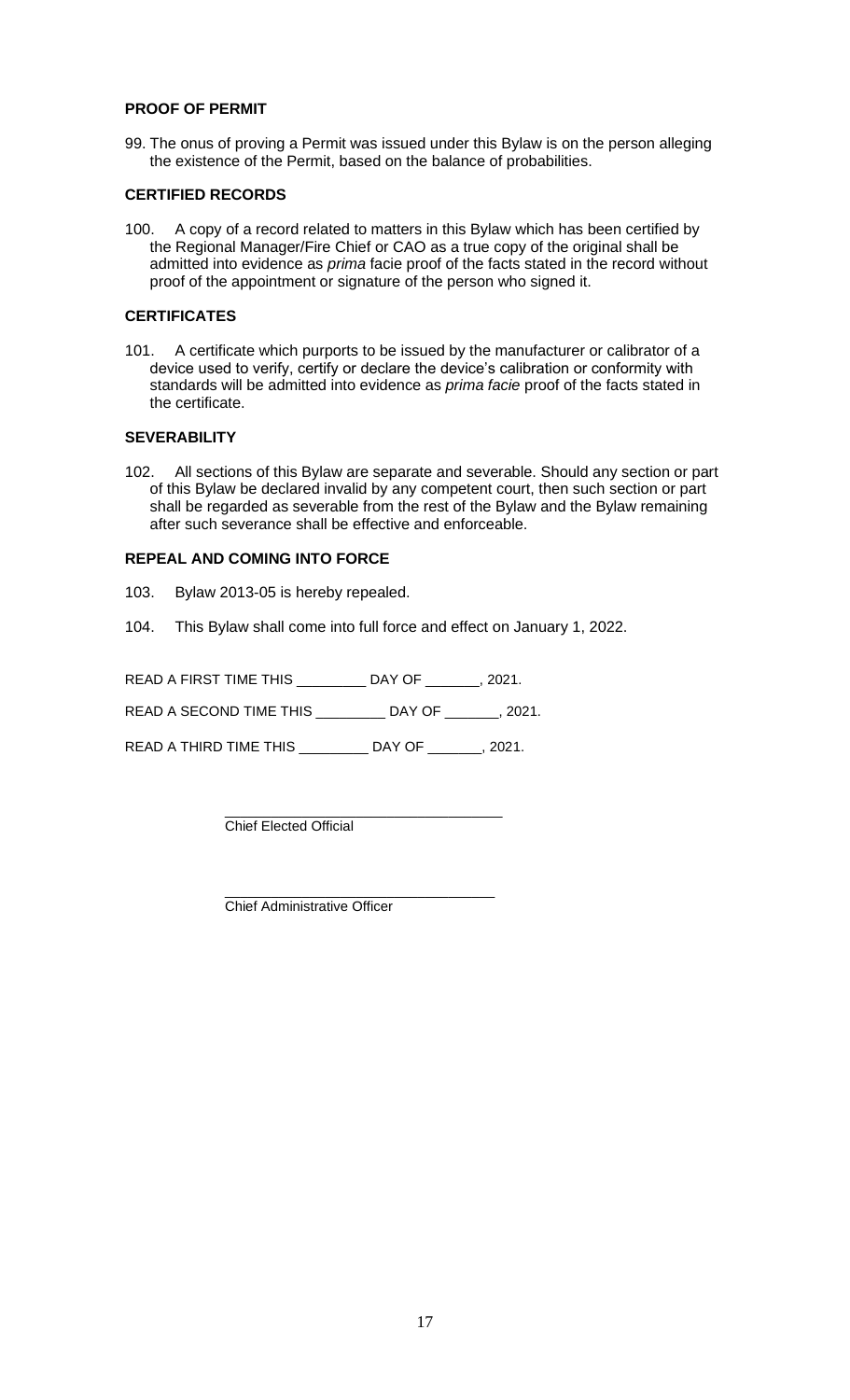# **Schedule "A' Regional Fire Services Schedule of Fees**

The following fees and charges may be issued for responding to Incidents and providing Fire and Emergency Services:

# **Response Fees**

- 1. Response fees may apply for the following types of responses:
	- a. vehicle fires or vehicle extrication;
	- b. grass fires on railway right-of-way;
	- c. grass fires in ditches or in the median on numbered highways;
	- d. any other response that may warrant a fee charge;
	- e. cancelled calls;
	- f. automatic alarms caused by alarm system malfunction;
	- g. standby for Dangerous Goods incidents and controlled burns;
	- h. Open Fires;
	- i. Fires caused by Fireworks;
	- j. The provision of any other Fire and Emergency Services.
- 2. Pumper Unit: As per the Alberta Transportation schedule of fees for on highway emergency response.
- 3. Tanker Unit: As per the Alberta Transportation schedule of fees for on highway emergency response.
- 4. Emergency Rescue Unit: As per the Alberta Transportation schedule of fees for on highway emergency response.
- 5. Rapid Response Unit: As per the Alberta Transportation schedule of fees for on highway emergency response.
- 6. Command Unit: As per the Alberta Transportation schedule of fees for on highway emergency response.
- 7. Other Equipment or Services: As per the Alberta Transportation schedule of fees for on highway emergency response.
- 8. Standby Fee: \$500.00/unit per day or part day plus Manpower.
- 9. Manpower Fee:
	- a. Full-Time Firefighter: \$45.00 per hour or part thereof;
	- b. Volunteer Firefighter: \$35.00 per hour or part thereof;
	- c. Officer Firefighter: \$50 per hour or part thereof;
	- d. Captain: \$65 per hour of part thereof;
	- e. Incident Commander: \$75 per hour or part thereof;
	- f. Peace Officer: \$100 per hour or part thereof;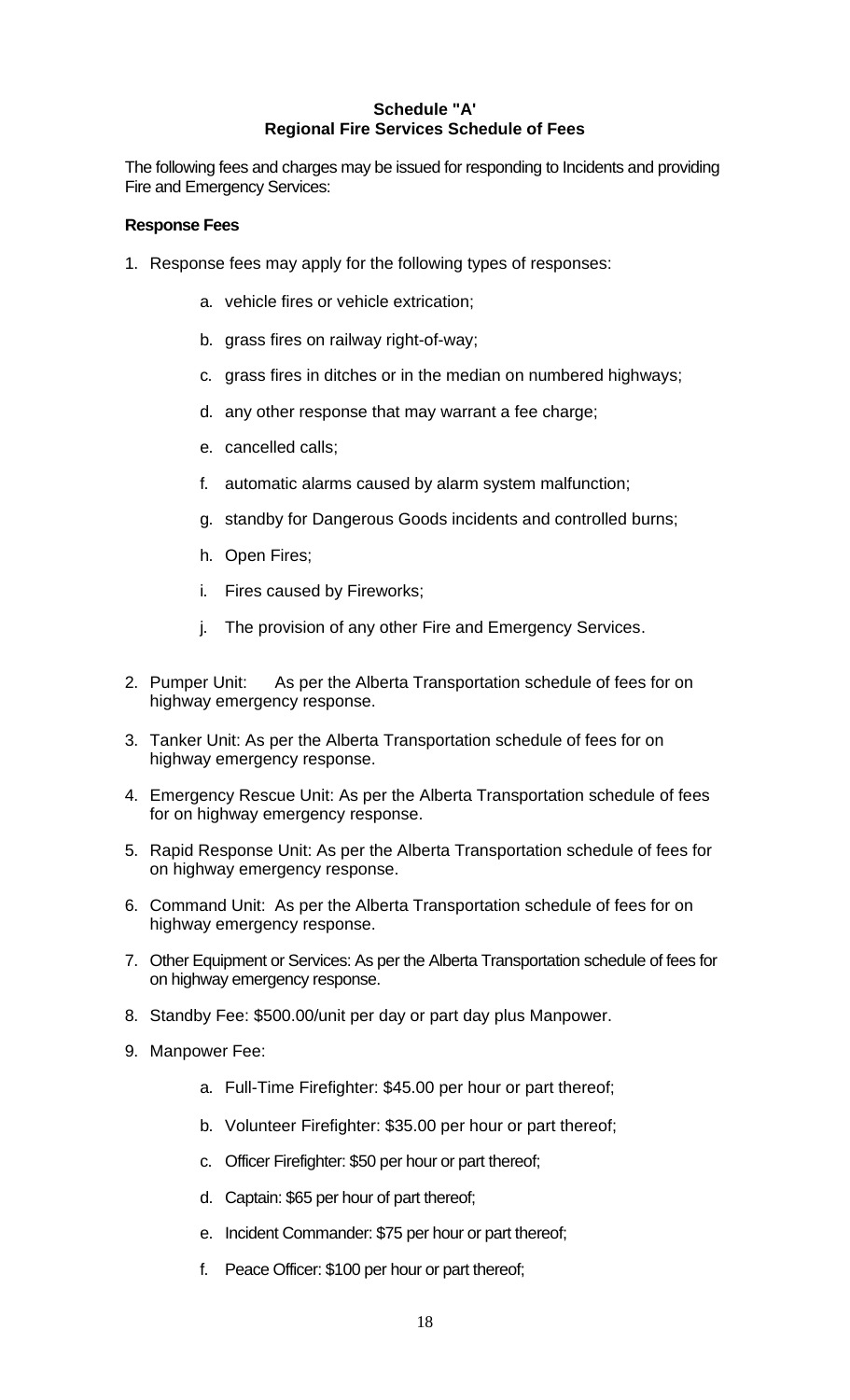- g. Regional Manager/Fire Chief: \$125 per hour or part thereof.
- h. Chief Administrative Officer: \$150 per hour or part thereof.
- 10. Costs for consumable materials for services provided as determined by the Regional Manager/Fire Chief or the Chief Administrative Officer.
- 11. Administration fee of ten percent (10%) of the total costs for the services provided.
- 12. GST (Goods and Services Taxes).

### **Other Fees**

- 13. Other fees which may be charged include, but are not limited to, the following:
	- a. File search (fire inspections and investigations): \$75.00 per search.
	- b. Permits: \$100.00 per permit.
	- c. Copies of Permits: \$4.00 per copy.
	- d. Occupancy Load Certificates (licensed premises): \$75.00 per certificate.
	- e. Hydrant flow tests and related data: \$250.00 per hour.
	- f. Fire investigation services: \$75.00 per hour.
	- g. Investigation photos: \$5.00 per copy.
	- h. Air refills (breathing air): \$16.00 per 30 minute cylinder and \$40.00 per cascade cylinder.
	- i. Above ground and underground tank removal and installation Inspections: \$100.00 per hour.
	- j. Fire Inspections requested by owner or insurance company: \$100.00 per hour.
	- k. Re-Inspection with outstanding Fire Code Violations: \$75.00 per visit.
	- l. Any other matters related to services provided at cost, plus ten percent (10%).
	- m. GST (Goods and Services Taxes).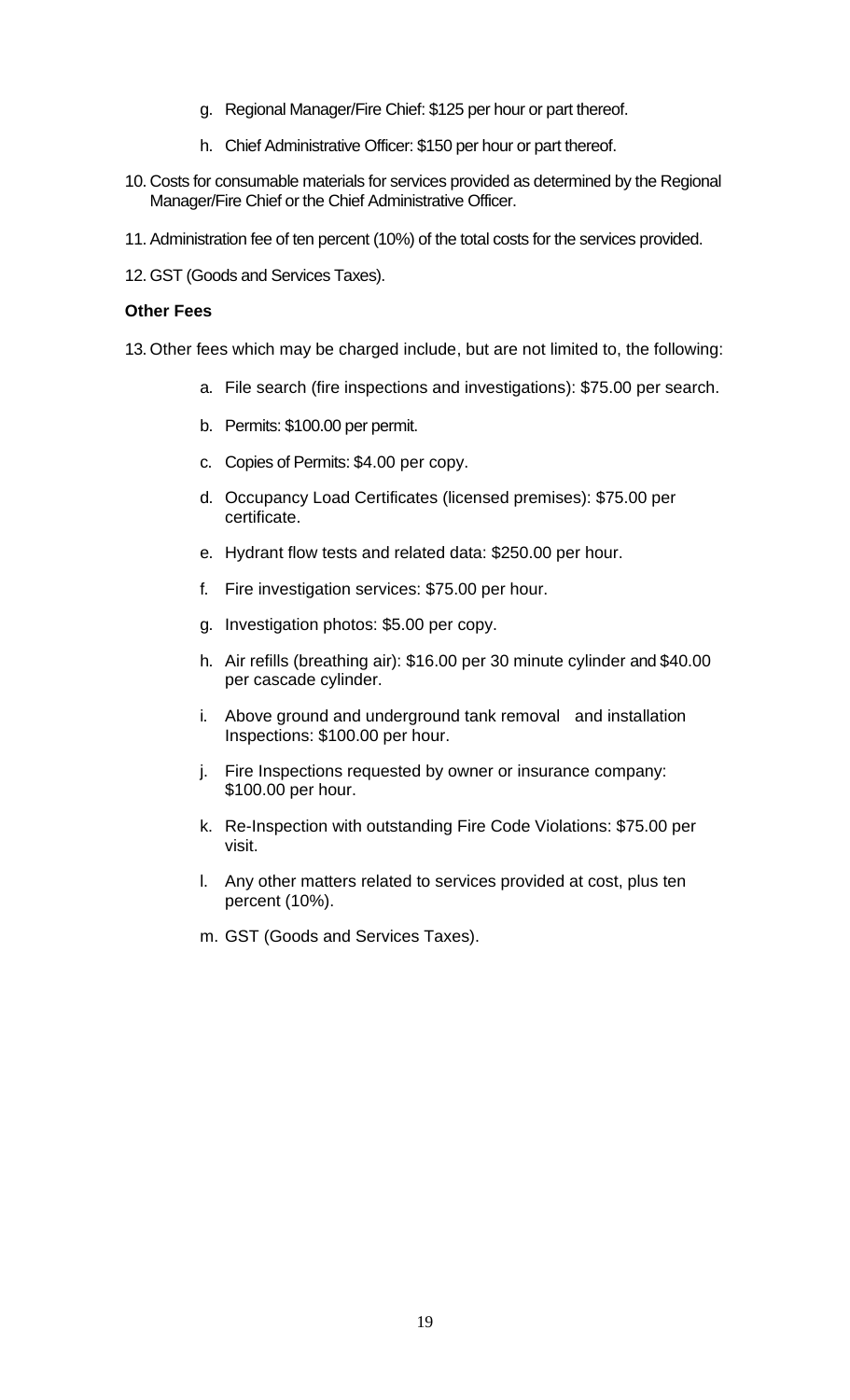# **Schedule "B" Specified Penalties**

| <b>Section</b> | Charge                                                                                                                                                                                  | <b>First Offence</b> | <b>Second</b><br><b>Offence</b> | <b>Third</b><br><b>Offence</b> |
|----------------|-----------------------------------------------------------------------------------------------------------------------------------------------------------------------------------------|----------------------|---------------------------------|--------------------------------|
| 78             | Light a Fire,<br>discharge<br>Fireworks, cause<br>Open Fire, set off<br>Fireworks without<br>a permit                                                                                   | \$300                | \$750                           | <b>COURT</b>                   |
| 79             | <b>Failing to</b><br>extinguish or<br>report<br>unauthorized<br>fires                                                                                                                   | \$350                | \$750                           | <b>COURT</b>                   |
| 80             | <b>Running Fire</b>                                                                                                                                                                     | \$500                | \$1,000                         | <b>COURT</b>                   |
| 81(a)          | Failing to take<br>satisfactory<br>precautions to<br>control fire                                                                                                                       | \$500                | \$1,000                         | <b>COURT</b>                   |
| 81(b)          | Lighting fire when<br>weather conditions<br>create Running<br>Fire or when fire<br>ban                                                                                                  | \$500                | \$1,000                         | <b>COURT</b>                   |
| 81(c)          | <b>Burning</b><br>unacceptable<br>materials                                                                                                                                             | \$200                | \$500                           | <b>COURT</b>                   |
| 81(d)          | Allow fire to<br>become Running<br>Fire on land of<br>others                                                                                                                            | \$500                | \$1,000                         | <b>COURT</b>                   |
| 81(e)          | Letting substances<br>cause a fire                                                                                                                                                      | \$300                | \$1,000                         | <b>COURT</b>                   |
| 81(f)          | Causing Open<br>Fire without<br>reasonable<br>care                                                                                                                                      | \$500                | S1,000                          | <b>COURT</b>                   |
| 81(g)          | False or<br>misleading<br>information for<br>Permit                                                                                                                                     | \$500                | \$1,000                         | <b>COURT</b>                   |
| 81(h)          | Interfering with or<br>obstructing<br>authorized persons<br>providing Fire and<br>Emergeñcy<br>Services                                                                                 | \$500                | \$1,500                         | <b>COURT</b>                   |
| 81(i)          | Interfering with<br>Equipment<br>providing Fire and<br>Emergency<br>Servičes                                                                                                            | \$500                | \$1,000                         | COURT                          |
| 81(j)          | Damaging or<br>destroving<br>FRESS<br>property                                                                                                                                          | \$500                | \$1,000                         | COURT                          |
| 81(k)          | Falsely<br>representing as<br>Regional Fire<br>Services<br>Personnel or<br>wearing or<br>displaying<br>uniforms or<br>insignia for false<br>representation<br><b>Burning Prohibited</b> | \$1,000<br>\$200     | \$2,000<br>\$500                | <b>COURT</b><br><b>COURT</b>   |
| 81(1)          | <b>Debris</b>                                                                                                                                                                           |                      |                                 |                                |